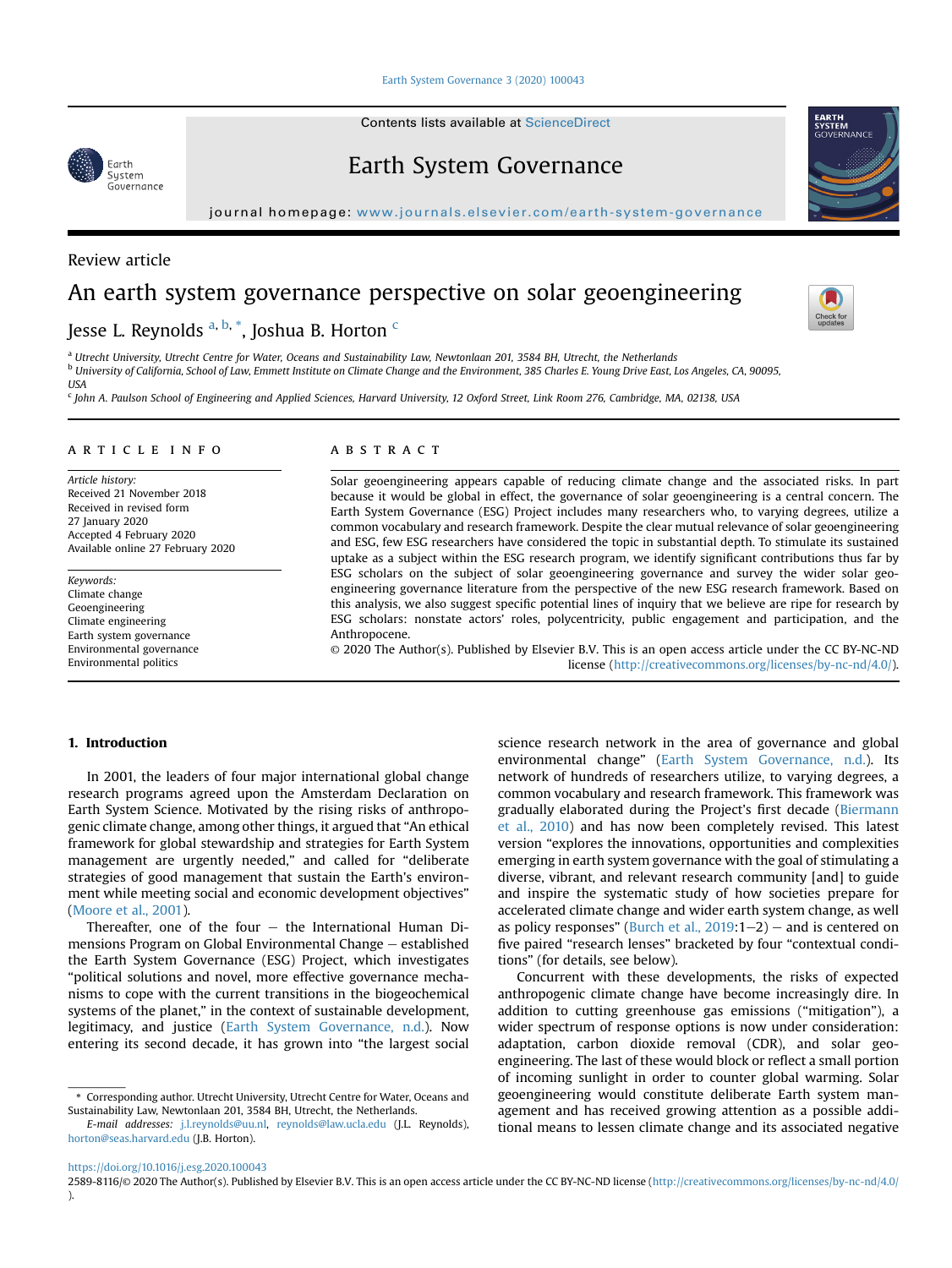impacts (Linnér and Wibeck, 2015). Evidence consistently suggests it would be effective at reducing climate change, technically feasible, relatively inexpensive, fast-acting, and reversible in its direct climatic effects [\(Irvine et al., 2019](#page-8-3); [National Research](#page-9-2) [Councils, 2015](#page-9-2); [Smith and Wagner, 2018;](#page-9-3) [Tilmes et al., 2018](#page-9-4)).

Despite the apparent relevance of solar geoengineering to ESG, researcher in the associated network have, for the most part, not applied their analytical approach to solar geoengineering and its governance. (For the few exceptions, see below.) Yet there are multiple opportunities for mutual learning: researchers of solar geoengineering governance from outside the ESG community could draw insights from the application of the ESG analytical framework to this emerging technology; ESG scholars could broaden their analysis of human-earth interactions and how best to govern them; and scholars of global environmental governance more generally could benefit from the knowledge generated by both research communities. In this paper, we promote a deeper and more sustained mutual engagement between the solar geoengineering research community and the broader ESG research program with the ultimate objective of enhancing global environmental governance including that of solar geoengineering. This entails first identifying significant contributions thus far by ESG scholars on this subject, then surveying the solar geoengineering governance literature from the perspective of the new ESG research framework, and finally deriving from these reviews a number of specific research questions pertaining to solar geoengineering that ESG scholars would be particularly well-suited to address. Before doing so, however, we offer a brief introduction to this emerging field.

#### 2. Solar geoengineering

Solar geoengineering is a set of proposed technologies that could serve as an additional response option to climate change. It would block or reflect a small portion of incoming sunlight or otherwise directly alter the planet's energy balance, cooling the earth and reducing global warming without directly changing atmospheric greenhouse gas concentrations. The leading proposed method, which appears to be the most effective and feasible ([Intergovernmental Panel on Climate Change, 2018](#page-8-4); [National](#page-9-2) [Research Councils, 2015](#page-9-2); [Smith and Wagner, 2018;](#page-9-3) [Tilmes et al.,](#page-9-4) [2018\)](#page-9-4), is inspired by large volcanoes, which temporarily cool the planet by emitting fine particles that linger in the atmosphere for months. Humans could mimic this by dispersing similar small particles into the upper atmosphere. This could use sulfur dioxide  $$ which volcanoes naturally emit  $-$  or some other substance. This "stratospheric aerosol injection" technique would have substantial cooling capacity and seems technically and economically achievable. Other proposals include marine cloud brightening and cirrus cloud thinning.

Solar geoengineering, especially stratospheric aerosol injection, presently appears to be effective, technically feasible, inexpensive, rapid, reversible, and  $-$  importantly  $-$  imperfect. Models consistently show that it could effectively bring temperature and precipitation closer to preindustrial levels at the subregional scale ([Irvine](#page-8-3) et al.,  $2019$ ). Furthermore, the use of solar geoengineering  $-$  and especially stratospheric aerosol injection specifically  $-$  would necessarily be global in effect. Solar geoengineering's direct financial costs of implementation are presently estimated to be as low as 2.25 billion US dollars annually [\(Smith and Wagner, 2018\)](#page-9-3). This is inexpensive compared to the costs of either aggressive mitigation or climate change damages, each of which could annually be trillions of US dollars ([Nordhaus, 2018\)](#page-9-5). It appears technically feasible in the sense that the technology necessary to deploy it appears comparatively simple and either already exists or could be developed in relatively short order by a number of industrialized countries and emerging powers [\(National Research Councils Committee on](#page-9-2) [Geoengineering Climate, 2015](#page-9-2):113). Its climatic effects would occur rapidly after deployment, on the order of months ([National](#page-9-2) [Research Councils, 2015](#page-9-2), p. 5). Because of this, solar geoengineering could have a unique role in a portfolio of response options, reducing climate change risks in the short term. Likewise, its direct climatic effects would be largely reversible ([National](#page-9-2) [Research Councils, 2015](#page-9-2), p. 48). Models indicate that, all things being equal, temperature and precipitation would re-equilibrate or return to previous conditions within months or a couple years following a reduction or cessation of solar geoengineering activity ([Jones et al., 2013](#page-8-5); [Lee et al., 2019](#page-9-6); [Parker and Irvine, 2018](#page-9-7)). Finally, it would imperfectly compensate anthropogenic climate change. Anomalously warm, cool, wet, and dry areas would likely persist, depending on geography and the parameters of deployment ([Intergovernmental Panel on Climate Change, 2018,](#page-8-4) p. 351; [National](#page-9-2) [Research Councils, 2015](#page-9-2), pp. 34, 40).

Solar geoengineering is receiving increasing attention, and understandably so. Despite the Paris Agreement of 2015, mitigation and adaptation continue to be insufficient to avoid the impacts of dangerous climate change. Furthermore, there is growing awareness that scenarios of future greenhouse gas emissions and atmospheric concentrations that would be expected to keep warming within 1.5 or  $2^{\circ}$  above preindustrial levels, as agreed upon in the Paris Agreement, would require CDR technologies and practices at enormous  $-$  and likely unrealistic  $-$  scales [\(Intergovernmental](#page-8-4) [Panel on Climate Change, 2018;](#page-8-4) [Minx et al., 2018\)](#page-9-8).

Solar geoengineering is controversial for a variety of reasons. Some of these relate to physical and environmental risks. As noted, climatic anomalies would remain, and some scientists are particularly concerned that precipitation patterns could substantially change [\(National Research Councils, 2015](#page-9-2), p. 6). Furthermore, if sulfur dioxide aerosols  $-$  the most widely considered substance  $$ were used they might slow the recovery of protective stratospheric ozone. Other concerns are more sociopolitical in nature. For example, solar geoengineering would need to be continuous; sudden and sustained termination would cause climate change to occur at a dangerously rapid rate [\(Jones et al., 2013;](#page-8-5) [National](#page-9-2) [Research Councils, 2015](#page-9-2), p. 48; [Parker and Irvine, 2018\)](#page-9-7). It is also unclear how and whether the world's leaders would agree on the deployment parameters. There is justified concern that, due to solar geoengineering's effectiveness and low direct costs, its research and development could undermine efforts to reduce emissions by, for example, tempting decision-makers to substitute it for mitigation, fostering a general sense of complacency, and attracting a growing share of limited resources [\(Reynolds, 2015](#page-9-9)). Finally, some  $object - often on ethical grounds - to the notion of intentional,$ large-scale intervention in the natural world, which they argue would only increase humanity's environmental footprint and encourage an attitude of hubris ([Corner et al., 2013\)](#page-8-6).

#### 3. Methods

In order to review the relevant literature on solar geoengineering from the ESG perspective, we used two databases. Harvard's Solar Geoengineering Research Program maintains a publicly accessible one [\(Harvard's Solar Geoengineering Research](#page-8-7) [Program, n.d.\)](#page-8-7). Within this, we searched for the phrase "earth system governance" in entries' titles and bodies, returning five results related to the ESG project [\(Curvelo, 2013;](#page-8-8) [Dryzek, 2016](#page-8-9); [Hulme, 2008](#page-8-10); [Surprise, 2018;](#page-9-10) [Talberg et al., 2018](#page-9-11)). We also searched this database for authors who are identified on the ESG website as lead faculty or senior research fellows, under the assumption that such individuals are relatively likely to employ an ESG approach. From these results, we removed grey literature, publications in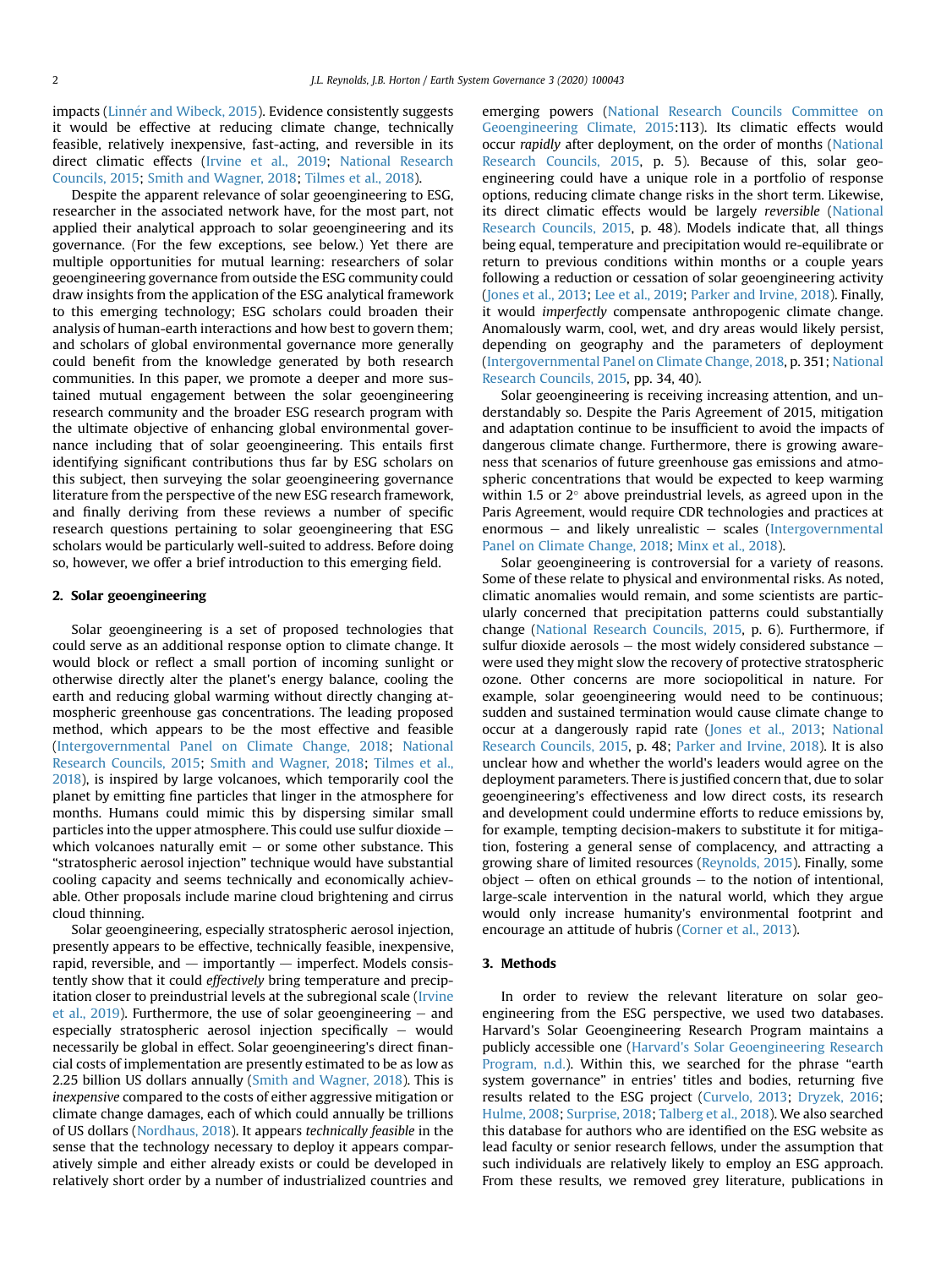which there were only one or two ESG scholars among fifteen or more total authors, and collections where the ESG scholar was the editor  $-$  and perhaps wrote an introductory piece  $-$  but is not the author of the contribution addressing solar geoengineering. This produced thirteen additional publications (Biermann and Möller, [2019;](#page-8-11) [Burns, 2011;](#page-8-12) [Burns and Flegal, 2015](#page-8-13); [Hamed et al., 2015;](#page-8-14) [Jinnah, 2018;](#page-8-15) [Jinnah et al., 2018](#page-8-16); [Jinnah and Bushey, 2017;](#page-8-17) [McDonald et al., 2019](#page-9-12); [Nicholson et al., 2018](#page-9-13); [Petersen, 2018;](#page-9-14) [Scholte et al., 2013](#page-9-15); [Steffen et al., 2011;](#page-9-16) [Zelli et al., 2017\)](#page-10-0).

The second academic literature database is maintained by the ESG international project office, which tracks publications by those within its network and tags entries with subjects, among which is "geoengineering." We applied the same removal criteria as above and also excluded publications that consider only CDR, which is often considered a form of geoengineering. This left seventeen publications ([Asayama et al., 2019](#page-8-18), [2017](#page-7-0); Biermann and Möller, [2019;](#page-8-11) [Bluemling et al., 2019](#page-8-19); [Conca, 2019;](#page-8-20) [Flegal and Gupta, 2018;](#page-8-21) [Galaz, 2014](#page-8-22), [2012](#page-8-23); Gupta and Möller, 2019; [Horton et al., 2018;](#page-8-25) [Kuokkanen and Yamineva, 2013](#page-9-17); [Nicholson et al., 2018](#page-9-13); [Rabitz,](#page-9-18) [2019,](#page-9-18) [2016;](#page-9-19) [Reynolds, 2019a](#page-9-20); [Wibeck et al., 2017](#page-10-1); [Zelli et al.,](#page-10-0) [2017](#page-10-0)), three of which were duplicates from the Harvard database. In total, these two data sources yielded 32 publications.

#### 4. ESG engagements with solar geoengineering

This section highlights some ESG scholars' contributions to the solar geoengineering governance discourse. Among these publications, a small number substantively engage with solar geoengineering governance in ways that clearly draw upon an ESG approach, and only one  $-$  [Talberg et al. \(2018\)](#page-9-11)  $-$  explicitly references the ESG research framework. They characterize the current "geoengineering" (including both solar geoengineering and CDR) governance landscape as "governance-by-default," in which academics are, in effect, steering collective decisions about geoengineering in the absence of state action. They attribute state inaction to a contradiction between norms of precaution (interpreted as discouraging deployment to prevent harm) and harm minimization (which promotes research). In their view, because the line between research and deployment is unclear, states are paralyzed by these competing impulses.

A related argument is made by Gupta and Möller (2019), who focus on the role of authoritative assessments made largely by academics. By constructing geoengineering (again conceived as both solar geoengineering and CDR) as an object of governance and by normalizing and institutionalizing research, they argue, high-level assessments "de facto" govern geoengineering. Such governance is neither formal nor widely recognized, but its effect is to organize and mold the field in ways that will heavily influence future decisions, including by affecting the discursive frames through which solar geoengineering is interpreted (see also [Scholte et al., 2013\)](#page-9-15).

[Flegal and Gupta \(2018\)](#page-8-21) draw particular attention to so-called "vanguard experts" active in debates about solar geoengineering, whom they characterize as disingenuous in their claims to address justice concerns and as condescending in appearing to speak on behalf of vulnerable populations. By imposing their particular visions of equity on the emerging solar geoengineering discourse, these experts  $-$  Flegal and Gupta allege  $-$  may be reproducing the structural inequalities they cite as justification for more research.

In a similar vein, Biermann and Möller (2019) argue that solar geoengineering debates have been heavily dominated by individuals from industrialized countries, to the relative exclusion of voices from developing ones and especially the least developed countries. In support of this argument they document a pronounced underrepresentation of individuals from developing countries in international meetings on solar geoengineering as well

as a neglect of issues particularly important to the global South in assessments and workshop reports. To correct this, Biermann and Möller urge developing countries to advocate more strongly for their interests in international institutions.

Several ESG scholars have asserted that the legal and regulatory framework for governing solar geoengineering is fragmented or incoherent (e.g. [Galaz, 2012;](#page-8-23) [Kuokkanen and Yamineva, 2013](#page-9-17)). For some, this is at least partly a function of the complexity that is likely to characterize solar geoengineering governance ([Biermann,](#page-8-26) [Pattberg, Van Asselt, and Zelli, 2009; Pattberg and Zelli, 2016\)](#page-8-26). Many of these writers conclude or assume that such fragmented or incoherent governance would be ineffective. Dryzek describes the implications of this situation in stark terms: "The required institutions of geoengineering governance would need to be global, paramount and permanent: this means that the efficacy of the institutions and so the technology rests on a path dependency of a scope and strength unprecedented in human history, foreclosing other institutional options, and shutting down reflexivity" ([Dryzek,](#page-8-9)  $2016:951-952$  $2016:951-952$ 

Nicholson et al.  $(2018)$  argue that polycentric governance  $-$  that is, decision-making that is dispersed but coordinated across multiple sectors and scales  $-$  may be particularly suited to governing such an emergent, complex policy space. They propose three specific interventions with polycentric attributes to help address key immediate governance needs: a transparency mechanism, a global forum for public engagement, and incorporating solar geoengineering in the Paris Agreement's global stocktake. Related to this, [Jinnah et al. \(2018\)](#page-8-16) sketch a proposal for a "Commission on [Solar Geoengineering] Research Governance" to function in the near term at the US state level, with core functions including identifying key research questions and capacities, advising on social and ethical issues, and making recommendations regarding oversight and funding. (Similarly, McDonald and colleagues [\(2019\)](#page-9-12) recommend an Australian national geoengineering governance framework to address field experiments in the Great Barrier Reef.) Elsewhere, *[Jinnah \(2018](#page-8-15))* calls for careful consideration of the functional, strategic, and normative "demand rationales" for solar geoengineering in designing a more elaborate governance architecture with polycentric features.

At least two significant themes are apparent in these early contributions from the ESG community. First, in the absence of formal governance structures, ESG researchers underscore the seemingly powerful influence exercised by the solar geoengineering epistemic community in framing issues and setting the policy agenda. Second, in an effort to better understand the current, arguably fragmented governance architecture, they have advanced polycentricity and similar analytic frameworks as having potential both to shed light on contemporary developments in solar geoengineering governance and to suggest alternative institutional pathways.

#### 5. Other engagements from an ESG perspective

Turning from a consideration of what ESG scholars have said about the governance of solar geoengineering, we now consider what has been written elsewhere  $-$  that is, not captured in our twotrack methodology  $-$  on the topic. In doing so, we interpret these discourses from the perspective of the revised ESG research framework, which consists of two parts. First is a set of four empirical "contextual conditions": transformations, inequality, the Anthropocene, and diversity. Second is a set of five paired analytical "research lenses": agency and architecture, democracy and power, allocation and justice, anticipation and imagination, and adaptiveness and reflexivity. These together form the framework's "central element" ([Burch et al., 2019\)](#page-8-2). Here, we consider some of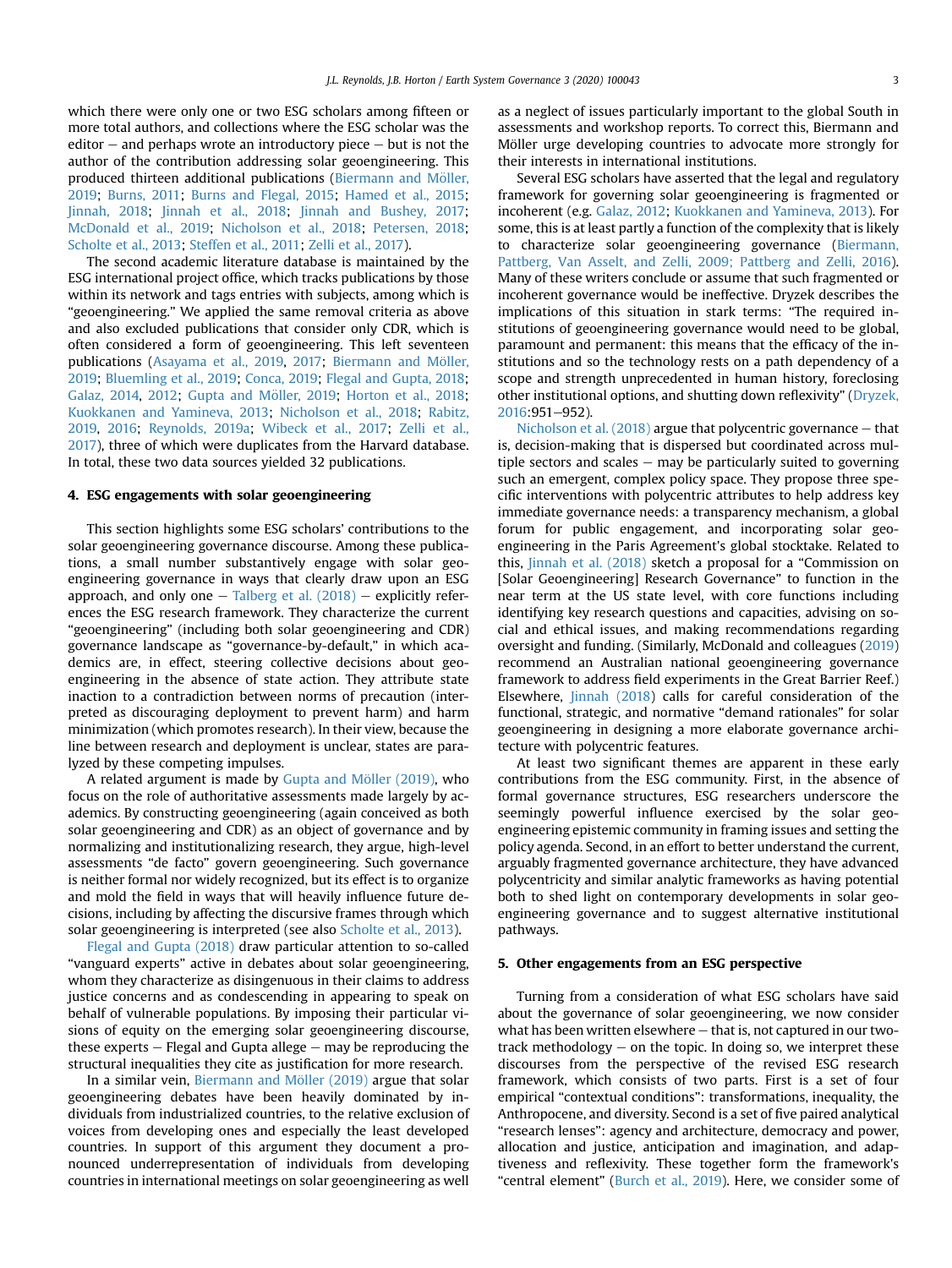the solar geoengineering governance literature through each pair of research lenses in turn, paying particular attention to the presence of contextual conditions throughout.

#### 5.1. Agency and architecture

Diverse agents (that is, political actors who "substantively participate in and/or set their own rules related to the interactions between humans and their natural environment" ([Biermann et al.,](#page-8-1) [2010](#page-8-1), p. 282)) have been active in shaping the emerging fields of solar geoengineering and its governance. Scientists and other researchers have been at the forefront, and some scientific committees have been particularly influential in defining the field of solar geoengineering, including groups organized under the auspices of the UK Royal Society ([Shepherd et al., 2009\)](#page-9-21) and the US National Academies ([National Research Councils, 2015\)](#page-9-2). Some academics overtly seek to influence governance of solar geoengineering and have developed principles for geoengineering research and deployment (e.g. [Burns and Nicholson, 2016](#page-8-27)). Of these, the Oxford Principles have had the greatest impact, including endorsement by the UK government ([Rayner et al., 2013](#page-9-22)).

Nongovernmental organizations (NGOs) have also figured as important agents. Some moderate environmental groups, such as the [Environmental Defense Fund](#page-8-28) (n.d.) and the [Union of Concerned](#page-9-23) [Scientists \(2019\)](#page-9-23), express qualified support for solar geoengineering research. The ETC Group, dedicated to opposing many emerging technologies, has been especially active in promoting hostility toward solar geoengineering through media campaigns and lobbying ([ETC Group, 2013\)](#page-8-29).

Perhaps surprisingly, states have been conspicuously absent from activities related to solar geoengineering governance ([Reynolds, 2019a](#page-9-20)), despite a consensus that they will likely be the principal agents in future governance, at least when and if outdoor solar geoengineering activities are undertaken at large scales. Due to both its controversial nature and the lack of domestic constituencies that actively support solar geoengineering, elected and appointed decision-makers appear to have little to gain, and something to lose, by publicly and substantially engaging with these issues. Further, intergovernmental organizations embedded in international regimes  $-$  such as the Intergovernmental Panel on Climate Change [\(Intergovernmental Panel on Climate Change,](#page-8-4) [2018\)](#page-8-4), Conferences of the Parties to the Convention on Biological Diversity, and Meetings of Contracting Parties to the London Protocol (for details, see below)  $-$  have also operated as agents in early efforts to establish governance over solar geoengineering.

Despite the lack of state involvement in solar geoengineering so far, most scholars have emphasized potential state-based governance architectures [\(Horton and Reynolds, 2016;](#page-8-30) [Reynolds, 2019b\)](#page-9-24). Given the apparently low direct financial cost and technical simplicity of solar geoengineering, a key function of governance is to prevent unilateral, premature, or excessive implementation. Researchers outside of the ESG orbit have thus begun to elaborate at least two main alternatives. First, a small number of states  $$ particularly those with the capacity to implement solar geoengineering  $-$  could assert decision-making authority regarding solar geoengineering implementation, an arrangement that is sometimes referred to as a "club" [\(Benedick, 2011](#page-8-31); [Lloyd and](#page-9-25) [Oppenheimer, 2014](#page-9-25)). Such a club would likely reflect existing distributions of state power. Second, broad multilateral governance would place decision-making authority with a larger number of states, including both major and minor powers (Zürn and Schäfer, [2013](#page-10-2)). As noted above and elaborated below, some ESG-affiliated scholars have recently begun to articulate another possible architecture for governance of solar geoengineering: polycentricity.

A key consideration in theorizing about alternative governance

architectures for solar geoengineering is the formal status of institutions, and more broadly the role of international law ([Reynolds, 2019a](#page-9-20)). For example, the Conferences of the Parties to the Convention on Biological Diversity (1992) have issued several decisions regarding geoengineering, including one of caution in 2010 (Decision X/33) and one calling for more research in 2016 (Decision XIII/14). Likewise, the Contracting Parties to the London Protocol to the Convention on the Prevention of Marine Pollution by Dumping of Wastes and Other Matter (1996), approved an amendment (Resolution LP.4(8), not yet in force) to regulate marine geoengineering, which could include some forms of solar geoengineering.

#### 5.2. Democracy and power

Democracy has featured prominently in at least two important debates about solar geoengineering. Many scholars emphasize the need to ensure that solar geoengineering activities are conducted in a way that is democratic. In this context, commentators stress some core procedural elements: public deliberation, engagement, and participation in decision making, as well as transparency in terms of procedural openness and access to information. Participatory mechanisms in particular are considered important means of increasing diversity in debates about solar geoengineering governance as well as empowering groups, countries, and regions that might otherwise be marginalized ([Burns and Flegal, 2015](#page-8-13); [Carr](#page-8-32) [et al., 2013;](#page-8-32) [Rayner et al., 2013](#page-9-22)). Although all these components  $-$  sometimes collectively considered as procedural justice  $-$  are widely supported in general, the specifics of their implementation remain unclear and often contested, in part due to the technically complex subject matter ([Craik and Moore, 2014\)](#page-8-33).

At a broader level, a prominent debate has centered on the question of whether solar geoengineering is compatible with democracy in the first place. Some scholars have argued that they are fundamentally incompatible, based on claims including that democratic institutions would be incapable of settling disagreements over solar geoengineering, that the right to opt out of collective decisions would be nullified, that the degree of technocracy required would undermine democratic practices, and that solar geoengineering would necessitate a concentration of power resulting in authoritarianism ([Szerszynski et al., 2013](#page-9-26); see also [Dryzek, 2016,](#page-8-9) p. 952). Others reject this argument, citing implicit technological determinism and an assumption of deliberative democracy as flaws in the assertion of incompatibility, and dispute each of the claims put forward ([Horton et al., 2018](#page-8-25)). In contrast, Symons suggests that, by catalyzing requisite international discussions on a topic in which countries' relative power may substantially shift from the baseline, solar geoengineering may actually further global democracy [\(Symons, 2019](#page-9-27)).

Focusing on power, researchers have made assertions and counter-assertions regarding both how much technological, economic, and political power is required to develop solar geoengineering deployment capability and how much power it would endow on actors that possessed it. How these claims bear out will have significant implications for both democratic systems of government and efforts to democratize global governance. With regard to power requirements for solar geoengineering, although its key features including its apparent relative inexpensiveness and technological simplicity would seem to put the technology within reach of a large number of actors ([Victor, 2008](#page-9-28)), broader infrastructure needs as well as the political and economic resources required to overcome sustained opposition suggest that only more powerful states would be in a position to implement it [\(Parson and Ernst,](#page-9-29) [2013;](#page-9-29) [Rabitz, 2016\)](#page-9-19). With regard to the power potential bestowed by solar geoengineering capability, some observers assert that it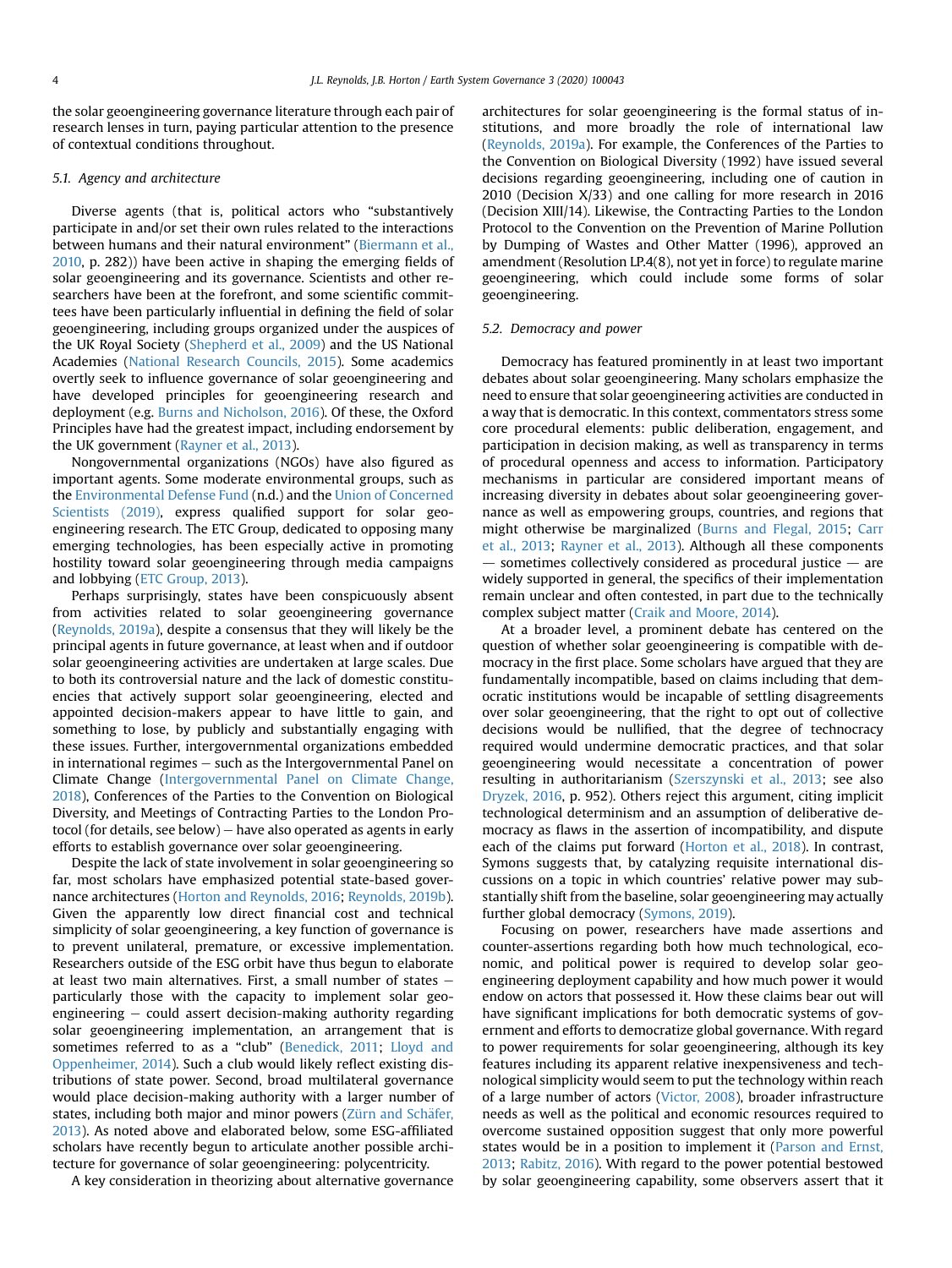could give developing countries or middle powers greater relative power [\(Reynolds, 2019a](#page-9-20); [Symons, 2019\)](#page-9-27), while others have speculated that solar geoengineering could be used as a tool of coercion or hostility ([Adger et al., 2014](#page-7-1), p. 777). Although the imprecision and uncertainty that would characterize any global climate intervention undercuts the plausibility of this proposition, more general consequences in terms of insecurity and heightened tensions may be outcomes of developed solar geoengineering capability [\(Corry,](#page-8-34) [2017](#page-8-34)).

Researchers have also grappled with how this technology might further extend humanity's power over nature. Activist-scholar Clive Hamilton describes solar geoengineering as a "Promethean" project characterized by dangerous hubris, a lack of respect for "natural" boundaries, and an alarming absence of humility [\(Hamilton, 2013\)](#page-8-35). For many, the notion of people using high-leverage solar geoengineering technology to modify the climate epitomizes the Anthropocene ([Baskin, 2015;](#page-8-36) [Galaz, 2014](#page-8-22), [2012;](#page-8-23) [Jinnah and Bushey,](#page-8-17) [2017](#page-8-17)). Yet the line between nature and artifact is increasingly blurred in the present Earth system [\(Preston, 2018\)](#page-9-30). Rather than representing a fundamental break with a prior ontological order, solar geoengineering may alternatively be viewed as a symbolically powerful but otherwise ordinary continuation of systemic transformations in the "age of the human."

#### 5.3. Allocation and justice

Questions of distributive justice have dominated the discourse of solar geoengineering ethics [\(Preston, 2016](#page-9-31)). Yet the distributive effects of transformations caused by solar geoengineering would depend on the nature of a given deployment scheme. Variations in amount, duration, location, and other parameters could produce an array of regional and global aggregate welfare outcomes ([MacMartin and Kravitz, 2019a\)](#page-9-32).

The first generation of scholars of the politics and governance of solar geoengineering implicitly or explicitly assumed that it would be used to benefit developed countries to the detriment of developing ones (e.g. Zürn and Schäfer, 2013) in ways that would reinforce and potentially exacerbate existing patterns of inequality. But subsequent research has raised the possibility that the least well off may benefit disproportionately from solar geoengineering and hence implementation may have redistributive effects [\(Harding](#page-8-37) [et al., 2020](#page-8-37)). Horton and Keith argue that "Taking principles of global distributive justice seriously entails a moral obligation to conduct research on solar geoengineering," and further that "opposition to research on SRM threatens to violate principles of justice by effectively condemning developing countries to suffer the consequences of activities of which they have not been the primary beneficiaries" [\(Horton and Keith, 2016](#page-8-38), p. 80; but see [Flegal and](#page-8-21) [Gupta, 2018\)](#page-8-21).

Intergenerational justice, which seeks to fairly balance the benefits, obligations, and rights of multiple generations, is central to climate ethics. Solar geoengineering further complicates intergenerational justice. Specifically, some scholars argue that conducting research on solar geoengineering now would give knowledge and more options to future generations [\(Rayner, 2014\)](#page-9-33). Others oppose such "arming the future" claiming that doing so would constitute an abdication of responsibility and exemplify moral corruption ([Gardiner, 2010](#page-8-39)).

In this regard, one particularly worrying aspect of pursuing solar geoengineering is sometimes called "termination shock" [\(Jones](#page-8-5) [et al., 2013](#page-8-5); [National Research Councils, 2015](#page-9-2), p. 6). If solar geoengineering were undertaken at a substantial magnitude, suddenly ending the intervention without resuming it would, due to its reversibility, result in global warming at a fast rate. Thus, if the technology were deployed at a substantial magnitude of intervention, it would need to be maintained for a long time or slowly phased out. Some observers believe that imposing such a responsibility to maintain solar geoengineering would constitute an unjust burden on future generations [\(Burns, 2011\)](#page-8-12). However, others argue that this risk is lower than it may initially appear ([Parker and Irvine, 2018](#page-9-7); [Rabitz, 2019\)](#page-9-18).

#### 5.4. Anticipation and imagination

Solar geoengineering is contemplated as a response to the global transformations caused by climate change, and much research has sought to anticipate the additional transformations likely to result from deliberately intervening in the climate system ([McCormack](#page-9-34) [et al., 2016;](#page-9-34) [Proctor et al., 2018](#page-9-35); [Yu et al., 2017\)](#page-10-3). The solar geoengineering research community has employed a range of imaginative forecasting and scenario methods that blend disciplined thinking about causation, sequencing, and likelihoods with an appreciation for the possibility of abrupt change and disruptive events ([Low, 2017\)](#page-9-36). A key concern when seeking to anticipate the effects of solar geoengineering  $-$  whether or not such methods are employed  $-$  is that research, deployment, or even discussion of the technology might undermine already insufficient mitigation efforts. This so-called "moral hazard" concern has been subjected to substantial theoretical and, to some degree, empirical testing ([Burns et al., 2016](#page-8-40); [Reynolds, 2015\)](#page-9-9). The probability and magnitude of harm from mitigation obstruction are not self-evident. Nevertheless, a real or imagined future of solar geoengineering, if dominant, might crowd out possible those of radical mitigation and decarbonization through, for example, revolutionary technologies, emergent lifestyles and values, and economic degrowth.

Whereas foresight and scenario methods are concerned with plausible futures, formal modeling tends to be concerned with probable futures, at least given explicit starting assumptions ([Parson, 2008\)](#page-9-37). Researchers have frequently turned to global climate models to predict specific climatic effects of solar geoengineering under a range of scenarios [\(National Research Councils,](#page-9-2)  $2015$ , pp. 6–7). Results from climate model simulations generally show that solar geoengineering would, at the regional scale, return both temperature and precipitation closer to pre-industrial values, but would somewhat overcompensate the latter relative to the former ([Intergovernmental Panel on Climate Change, 2018,](#page-8-4) p. 351; [National Research Councils, 2015](#page-9-2), pp. 34, 40).

In the final analysis, it is the socioeconomic impacts of climate change that will be most important for future generations. To assess the probable scope and scale of impacts from climate change and solar geoengineering, economists and other researchers have incorporated outputs from global climate models into integrated assessment models ([Heutel et al., 2018](#page-8-41)). Given the close association between higher temperatures and greater damages  $-$  for example, more heat stress tends to result in reduced agricultural output  $$ these models generally show that solar geoengineering lessens the severity of impacts from climate change at low financial costs. At the same time, these modeling methods neglect other potential social and political consequences of solar geoengineering  $-$  such as potentially conflictual decision-making and the ethics of climatic  $interventions - and thus provide an incomplete evidence base for$ evaluating possible future use of the technology.

Anticipating a future with solar geoengineering, including in the context of a novel Anthropocene epoch, requires a healthy dose of imagination. Indeed, scholars from science and technology studies have referred to solar geoengineering as a "sociotechnical imaginary," that is, a collective vision of the future premised on imagined complexes of science, technology, and social practice [\(Stilgoe,](#page-9-38) [2015\)](#page-9-38). In a narrow, practical sense, solar geoengineering is imaginary, at least for the moment, in that it does not yet exist. At the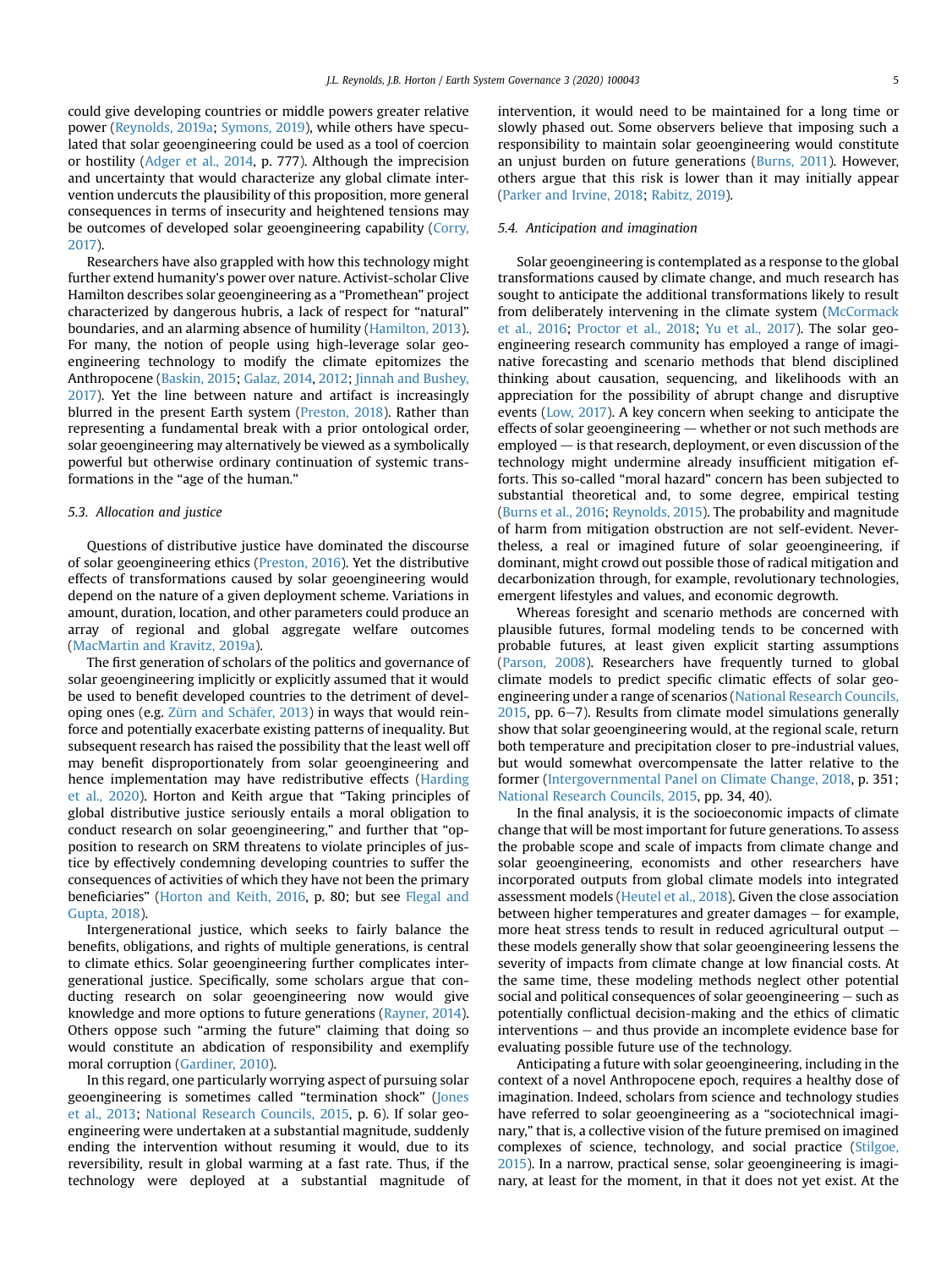same time, there is little doubt that a rudimentary version of solar geoengineering could be assembled quickly using existing components if an actor with sufficient resources so desired. The ultimate utility of the "sociotechnical imaginary" framing is consequently unclear.

#### 5.5. Adaptiveness and reflexivity

The potential scale of the natural and social transformations that could accompany solar geoengineering have caused some commentators to emphasize the importance of building adaptiveness and reflexivity into any future governance. Particularly in the context of the Anthropocene, the possibility of unanticipated development pathways, policy consequences, and environmental and social effects with planetary impacts warrants a high degree of self-awareness and self-reflection on the part of those who would help steer solar geoengineering governance.

We identify three specific reasons why reflexivity should be embedded in solar geoengineering that have been advanced in the literature. The first relates to the "moral hazard" concern discussed above. At the very least, reflexivity in the governance of the various response options - mitigation, adaptation, CDR, and solar geoengineering  $-$  could help in efforts to dampen the possibility of "moral hazard."

Second, implementing solar geoengineering  $-$  as well as largescale research - would involve great uncertainty. A significant level of technical uncertainty may simply be irreducible, and decisionmaking under uncertainty and adaptive management therefore will be essential to the governance of this set of technologies. There is also a growing line of research examining how implementation could be treated as a design problem and how feedback control could help manage uncertainty ([MacMartin and Kravitz, 2019b](#page-9-39)). In addition, the public's preferences and understandings about solar geoengineering will most likely change. To reflect this, public participation and engagement should be central to solar geoengineering governance.

The third reason for the importance of adaptiveness and reflexivity is that some observers have expressed concern that the consideration, research, and development of solar geoengineering could cause future decision-making to be unduly biased toward programmatic expansion and ultimate operational implementation ([Cairns 2014](#page-8-42); [McKinnon 2019](#page-9-40)). Such path dependence is sometimes called a "slippery slope" or "lock-in," and could occur through a number of mechanisms. Some of these could be more social in nature, in which early decisions empower certain actors, reinforce relationships, and normalize ways of thinking. Other pathways could be more economic, in which design choices could lead to network effects and increasing returns to scale for one path compared to other possibilities. Governance that keeps options open and is adaptive and reflexive to early evidence of lock-in would be salutary.

Opinions differ as to how reflexive the solar geoengineering endeavor has been thus far. At one end of the spectrum, Bellamy and colleagues conclude that major appraisals of geoengineering had "low levels of reflexivity," which leads to "closure around particular sets of hidden values or assumptions [and] produces variably limited ranges of decision options"  $(2012, pp. 609-610)$  $(2012, pp. 609-610)$  $(2012, pp. 609-610)$ . Applying their theories of responsible research and innovation, however, Stilgoe and colleagues characterize a solar geoengineering research project as increasingly reflexive ([Stilgoe et al.,](#page-9-41) [2013](#page-9-41), p. 1576). And a qualitative analysis of articles is more favorable in this regard: "Geoengineering proponents… [display] an unusual self-reflexivity, as they are well aware of and seriously consider all the technology's risks," which is "unusual when it comes to large-scale technologies" [\(Anshelm and Hansson, 2014,](#page-7-2) pp. 135, 141). Partly due to efforts to heighten reflexivity within the community, solar geoengineering researchers have recognized the lack of diversity within their ranks and the need to promote it in research and governance, both for moral reasons and to improve the quality and performance of research and governance.

#### 6. Potential research questions

Solar geoengineering and ESG are clearly mutually related. After all, solar geoengineering itself would be a means to govern Earth systems. Yet ESG-affiliated scholars have, for the most part, not yet deeply engaged with solar geoengineering governance. In this section, we suggest a handful of specific lines of inquiry that appear to hold both academic and substantive potential. These research questions derive from our reviews in the previous two sections, which point toward a number of unresolved issues pertaining to solar geoengineering governance that the ESG research program is particularly well-suited to address.

#### 6.1. Nonstate actors' roles

As noted, nonstate actors have been conspicuously active in the early discourse about  $-$  and arguably in the governance of [\(Gupta](#page-8-24) and Möller,  $2019$ )  $-$  solar geoengineering. Scientific bodies, individual researchers, and NGOs have been particularly influential in framing issues and setting agendas. While this phenomenon has been widely observed, little effort has been made to connect the relative prominence of nonstate and state actors in solar geoengineering governance to the large literatures on nonstate, private, and transnational governance and regulation. Given ESG scholars' considerable prior work on the role and significance of intergovernmental institutions, transnational networks, and nonstate actors in global environmental governance (e.g. [Biermann and Kim,](#page-8-44) forthcoming; Kuyper and Bäckstrand, 2016), they are well-positioned to describe, explain, and assess the emerging nonstate governance of solar geoengineering. One particular set of underexplored questions involves how nonstate actors in solar geoengineering governance are constituted, how they interact among themselves, and how they form and (re)create power relations and patterns of authority.

Specifically, some ESG scholars have constructed analytical frameworks for theorizing about how nonstate actors relate to state-based multilateral structures. Focusing on the climate change regime, Bäckstrand and colleagues  $(2017)$  $(2017)$  $(2017)$  characterize the climate governance system established under the Paris Agreement as a form of "hybrid multilateralism," in which national pledges to take climate action are monitored and reviewed by transnational actors operating within an international transparency framework. [Green](#page-8-46) [\(2013\)](#page-8-46) elaborates on how the ascendance of transnational governance creates spaces for "private authority" in which private actors make authoritative rules and set community-wide standards. [Widerberg and Pattberg \(2017\)](#page-10-4) describe nonstate and substate actors as constituting a "transnational regime complex for climate change" that complements the traditional state-based regime. Reflecting current practices under the UN Framework Convention for Climate Change (UNFCCC), these and similar frameworks mostly emphasize the monitoring and evaluation roles of nonstate actors rather than the problem-framing and agenda-setting activities that have typified nonstate actions around solar geoengineering. This provides twin opportunities to employ such theoretical frameworks to better understand how nonstate actors are shaping early solar geoengineering initiatives and to refine existing frameworks in order to take account of nonstate actors' discursive effects.

In exploring the growing significance of transnational actors, ESG scholars have devoted special attention to the question of accountability. Indeed, in focus groups conducted by Asayama and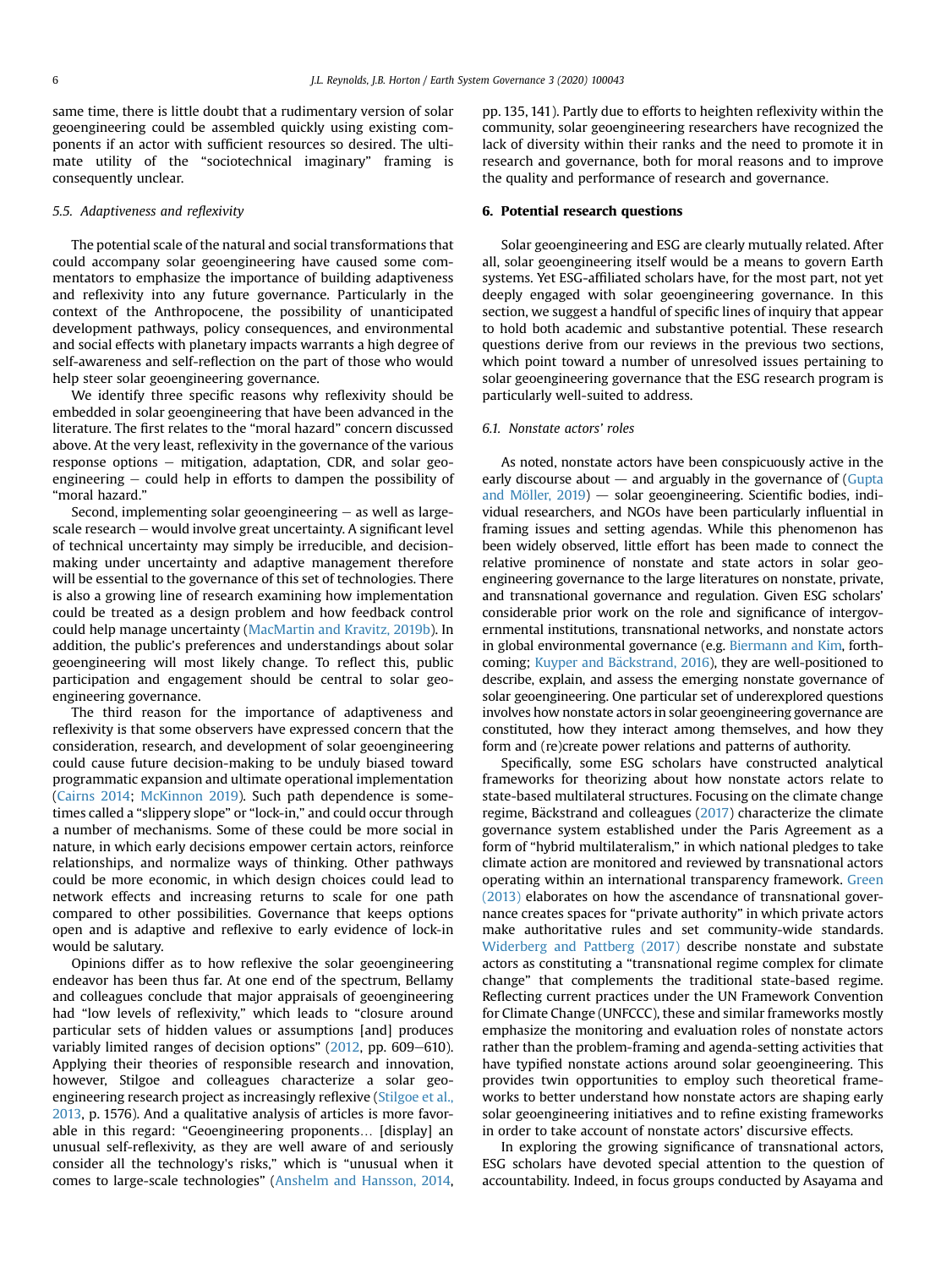colleagues, accountability of potential solar geoengineering decision-makers was a recurring theme ([2017\)](#page-7-0). In multilateral systems, intergovernmental institutions are  $-$  at least in principle  $-$  directly answerable to member governments and indirectly so to citizens represented by those governments. In transnational governance, however, it is unclear to whom nonstate actors are accountable. Are NGOs, for example, accountable to their memberships, to the human and nonhuman interests they claim to represent, to (corporate) donors, or to other actors? If their accountability is questionable, is their legitimacy also in doubt? The problem of accountability has been raised by various ESG researchers in the contexts of observer organizations and constituency groups in the UNFCCC (Kuyper and Bäckstrand, 2016), "cooperative initiatives" registered in the UNFCCC's Non-state Actor Zone for Climate Action [\(Widerberg and Pattberg, 2017](#page-10-4)), and nonstate actors involved in "multiactor environmental governance" ([Newell et al., 2012\)](#page-9-43). In light of the influence exercised by nonstate actors in early governance of solar geoengineering, ESG researchers could provide valuable insights into the nature of accountability and related concepts like representation and legitimacy as exhibited by NGOs.

#### 6.2. Polycentricity

As described above, some ESG researchers have devoted considerable effort to developing and applying the concept of polycentricity. According to [Ostrom \(2010\),](#page-9-44) polycentric governance is "characterized by multiple governing authorities at differing scales rather than a monocentric unit." Polycentric units engage in policy experimentation and learning to manage common problems, under an overarching system of rules ([Aligica and Tarko, 2012\)](#page-7-3). Indeed, a prominent instance of ESG scholars engaging with solar geoengineering has involved attempts to apply the polycentric model to early governance of this technology, as described above ([Nicholson et al., 2018\)](#page-9-13).

In these efforts, however, a first-order question has been overlooked: to what degree is polycentricity applicable to solar geoengineering? The model of polycentricity originated in studies of metropolitan governance ([Ostrom et al., 1961\)](#page-9-45), but has in the environmental policy context been used typically in the analysis of natural resources management. Efforts to bring polycentricity to bear on climate change have focused on emissions mitigation as the underlying problem, seeking to promote polycentric governance as a means to reduce carbon pollution [\(Jordan et al., 2015](#page-9-46)). The prototypical natural resource suitable for polycentric governance is the common-pool resource, defined as non-excludable but subtractive and subject to the twin problems of under-provision and overexploitation ([Ostrom, 1990](#page-9-47)). From this perspective, mitigation can be conceived as a problem of either underprovided emissions reductions or overexploited absorptive capacity of earth systems.

The key problem underlying solar geoengineering, however, is one of overprovision requiring mutual restraint  $-$  the "free-driver" ([Schelling, 1996](#page-9-48); [Weitzman, 2015](#page-9-49)). Insofar as polycentric governance is suited to maintaining stocks and regulating flows of common-pool resources and similar goods or services, its potential to constrain implementation of solar geoengineering is unclear. Scholars of polycentricity have identified and promoted a broad constellation of overlapping decision-making units working toward a shared goal of decarbonization as a potentially superior way to reduce emissions compared to multilateralism. But how could such a multiplicity of actors  $-$  ranging from local to international levels, confronting an ongoing challenge of coordination, and with power and authority fragmented and diffused among them  $-$  effectively check, block, deter, or otherwise inhibit strong states determined to deploy solar geoengineering? Indeed, this question should

stimulate deeper reflection by ESG researchers on when polycentricity is and is not applicable to a governance problem.

#### 6.3. Public engagement and participation

A common theme in solar geoengineering governance discussions is the need for robust public engagement and participatory mechanisms to promote democracy, procedural justice, and reflexivity. ESG scholars have explored such mechanisms and have much to say about the advantages and disadvantages of different processes. These include a number of innovative mechanisms, often enabled by new digital technologies, not previously considered in the solar geoengineering literature. For example, [Rask and](#page-9-50) [Worthington \(2012\)](#page-9-50) evaluate the World Wide Views on Global Warming multisite citizen consultation held prior to the Copenhagen Summit in 2009 ("the first global citizen deliberation in history"), while [Gellers \(2016\)](#page-8-47) investigates the performance of a novel "crowdsourcing" technique using online surveys and discussions designed by the UN Development Program to shape the Sustainable Development Goals' content. Other ESG scholars have examined tools ranging from relatively narrow information disclosure systems [\(Mason, 2010\)](#page-9-51) to comprehensive "open knowledge systems for sustainability" ([Cornell et al., 2013](#page-8-48)).

A typical feature of these mechanisms is their emphasis on deliberation (e.g. see the workshops of [Asayama et al., 2019\)](#page-8-18). Indeed, deliberative democracy has been a central focus of ESG research, and participatory processes are frequently viewed as a key vehicle for promoting deliberation in global environmental governance [\(Baber](#page-8-49) [and Bartlett, 2015\)](#page-8-49). These scholars often see this as critical for both deepening democracy at the global level and improving the environmental performance of policies and governance structures (Bäckstrand et al., 2010; [Dryzek and Stevenson, 2011](#page-8-51)). Underlying this is the key assumption that deliberative democracy is necessarily "green" because it cultivates ecological values and expands notions of citizenship ([Arias-Maldonado, 2007](#page-7-4)).

While research on governance of solar geoengineering would benefit from ESG scholarship on deliberative engagement mechanisms, by considering them in the context of solar geoengineering, ESG scholarship might also be enriched, in at least two ways. First, some solar geoengineering governance researchers have underscored the variety of types of democracy beyond the deliberative model and cautioned against the uncritical privileging of one kind over another ([Horton et al., 2018\)](#page-8-25). From this perspective, ESG scholars might seek to explore and evaluate participatory processes inspired by other models of democracy, such as political mobilization. Second and related, the politics of solar geoengineering are characterized by sharp disagreements about the role of technology, the nature of risk, and other issues marked by deeply held values. It is not clear that the sort of communicative action at the heart of deliberative democracy is capable of reaching consensus on such contested questions. Instead, they may be resolvable only through the pluralistic, often conflictual form of politics frequently viewed as the antithesis of deliberation. Solar geoengineering, in other words, may challenge ESG researchers to make the case for deliberative democracy on terrain potentially more favorable to "difference democrats" (e.g. [Mouffe, 2000\)](#page-9-52). Success in this regard would demonstrate the value of deliberative democracy in helping overcome deep philosophical differences on issues of public policy to promote the (global) common good. Less than success would also be useful in helping define the practical limits of a deliberative model of democracy that is otherwise normatively appealing.

More generally, given its accumulated institutional knowledge about the politics of expertise (e.g. [B](#page-8-52)ä[ckstrand, 2004](#page-8-52)) and the opportunities and challenges to democracy as nonstate actors take on more substantial governance roles [\(Betsill and Corell 2008\)](#page-8-53), the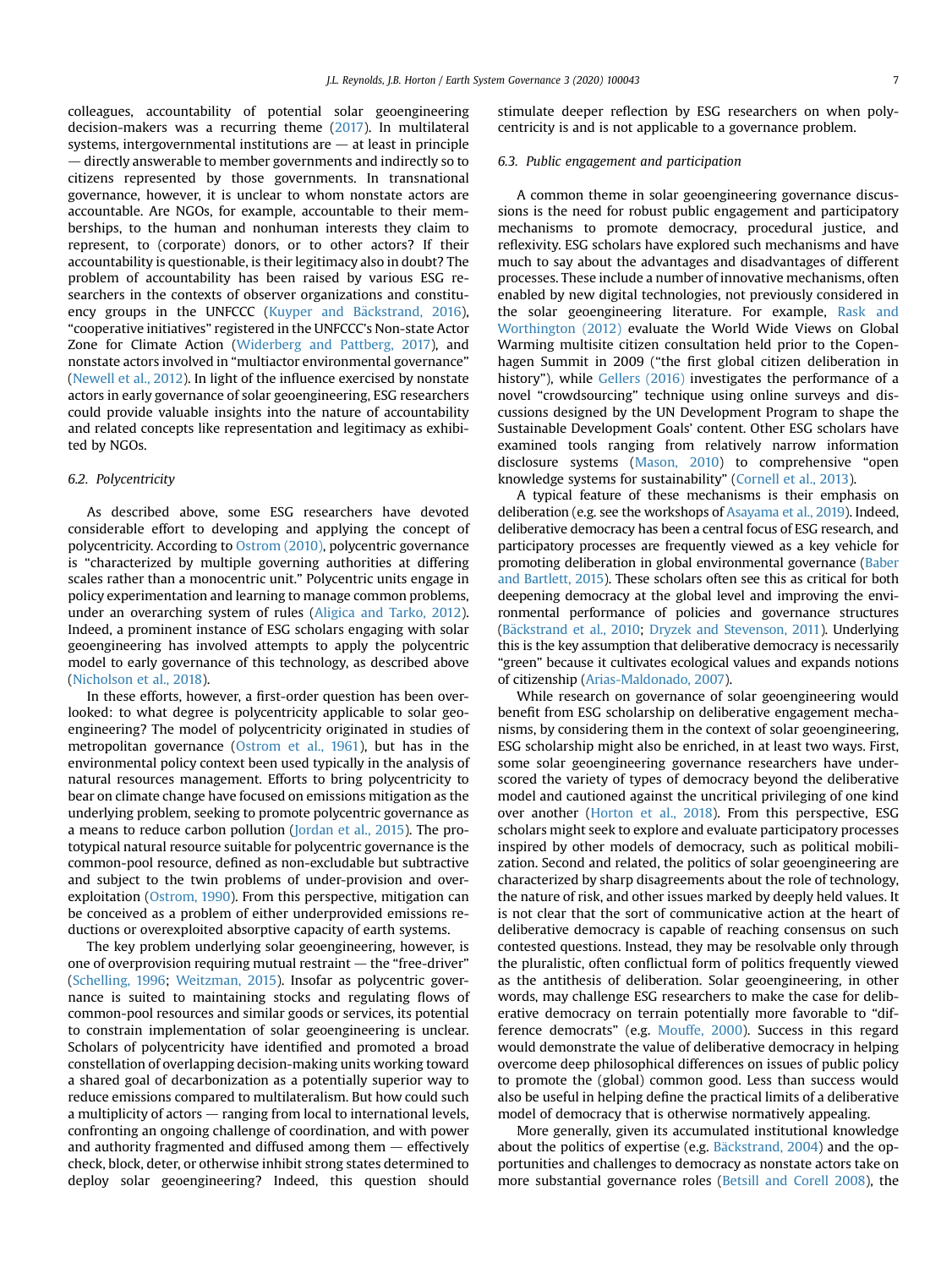ESG community could provide insights into whether competent governance requires technocratic control of technologies like solar geoengineering, and, if that is the case, how this might be reconciled with democracy. Researchers largely outside of ESG have begun to consider this question (e.g. [Horton et al., 2018\)](#page-8-25). As demands for governance of solar geoengineering grow, and as debate continues over whether it could be democratically governed, the ESG research community can make critical contributions to discussions of what democracy is, can, and should be in an era of global environmental challenges such as solar geoengineering.

#### 6.4. The Anthropocene

ESG and other scholars have been active in unpacking the sometimes-controversial concept of the Anthropocene, helping to reveal assumptions as to how we understand our relationship with an environment that is altering rapidly due to human influences. Many question the merits of alternative demarcations that have been proposed to delineate the beginning of a new Anthropocene geological epoch, for example, the detonation of the first atomic bomb in 1945 [\(Lewis and Maslin, 2015](#page-9-53); [Ruddiman et al., 2015\)](#page-9-54). From a governance perspective, more important issues relate to the political implications of a revised geologic time scale. [Malm and](#page-9-55) [Hornborg \(2014\)](#page-9-55) criticize the Anthropocene discourse for its treatment of humanity as a monolithic, undifferentiated entity driving global environmental change, when in their view, in reality a particular subset of wealthy, powerful people issuing from specific places and a specific culture  $-$  the capitalist elite  $-$  has been chiefly responsible for promoting (and profiting from) global industrialization. This homogenization obscures the historically contingent nature of the Anthropocene and its integral connection to a particular social order; it also inhibits the application of social science to the Anthropocene problematique, which may prove crucial to successfully addressing contemporary socio-ecological challenges like climate change (Lövbrand et al., 2015).

The prospect of solar geoengineering is clearly related to the Anthropocene proposal. Galaz, a coauthor of the new ESG research framework, notes:

Recognizing that humanity has moved into the Anthropocene has important repercussions, not only because it forces us to consider resilience at the planetary scale, but also because it forces us to discuss whether it is desirable to shift from unintentional modifications and experimentation with the Earth system to an approach where we intentionally try to modify the climate and associated biogeophysical systems to humanity's benefit. ([Galaz, 2012](#page-8-23), pp. 5–6; see also [Galaz, 2014;](#page-8-22) [Jinnah and](#page-8-17) [Bushey, 2017,](#page-8-17) p. 505)

For some, the apolitical, systems-orientation typical of Anthropocene thinking leads to a distinctively managerial and technocratic approach to governing the world, for which technologies like solar geoengineering are especially appealing. As [Baskin \(2015\)](#page-8-36) puts it, "Proponents of the Anthropocene almost always draw a link between the concept and the need for (or, at least, the need to research and consider) large-scale technological interventions, and, in particular, geo-engineering." Such assertions are possibly bolstered by the fact that Nobel laureate Paul Crutzen both cooriginated the concept of the Anthropocene ([Crutzen and](#page-8-54) [Stoermer, 2000\)](#page-8-54) and was instrumental in breaking what had been a longstanding taboo on solar geoengineering research [\(Crutzen,](#page-8-55) [2006](#page-8-55); [Lawrence and Crutzen, 2017\)](#page-9-57). For many, solar geoengineering, with its apparent potential to modify the global climate, epitomizes the concept of the Anthropocene.

The ESG community could help assess whether a specifically

Anthropocenic governance mindset prevails, and if it does, whether it can be appropriately described as technocratic. Existing ESG scholarship on the Anthropocene has sought to open up the underlying concept while emphasizing how "the Anthropocene lens might suggest a redefinition of existing governance systems" ([Biermann et al., 2016](#page-8-26)). Just as it would be a mistake to reify an Anthropocene version of nature, it would similarly be a mistake to assume a single form of Anthropocene governance. Given its accumulated institutional knowledge about the politics of expertise (e.g. [B](#page-8-52)äckstrand, 2004), the debate concerning the Anthropocene, solar geoengineering, and democracy would be enriched by the participation of ESG scholars.

#### 7. Conclusion

This review and analysis make clear that researchers in the ESG network are poised to make significant contributions to the understanding of solar geoengineering and its governance. The community's research interests, methods, and normative commitments  $-$  as expressed through its research framework  $-$  predispose ESG researchers toward asking and developing answers to many of solar geoengineering's most challenging questions. Thus far, direct engagement with this topic by the ESG community has been relatively modest, yet the central thrust of ESG research–on the governance of the Earth system–speaks directly to many of the central questions about solar geoengineering governance already raised by those outside the community. If global society is to seriously contemplate deliberately modifying the planet's climate, then it is essential that decisions are guided and informed by knowledge produced by research communities with the appropriate subject matter expertise and explicitly committed to the study and promotion of democracy, justice, equality, and diversity. The ESG community is ideally placed to contribute in this capacity, and we hope this article encourages comprehensive engagement by its members with these difficult issues.

#### Declaration of competing interest

None.

#### Acknowledgements

The authors are grateful for the feedback of Sikina Jinnah, the participants of the 2018 Earth System Governance conference in Utrecht, and two anonymous reviewers, as well as for support from Harvard's Solar Geoengineering Research Program for J.R.'s 2018 visit and from the Open Philanthropy Project.

#### References

- <span id="page-7-1"></span>[Adger, N.W., Pulhin, J.M., Barnett, J., Dabelko, G.D., Hovelsrud, G.K., Levy, M., Oswald](http://refhub.elsevier.com/S2589-8116(20)30002-1/sref1) [Spring, U., Vogel, C.H., Adams, H., Hodbod, J., Kent, S., Tarazona, M., 2014. Hu-](http://refhub.elsevier.com/S2589-8116(20)30002-1/sref1)[man security. In: Field, C.B., Barros, V.R., Dokken, D.J., Mach, K.J.,](http://refhub.elsevier.com/S2589-8116(20)30002-1/sref1) [Mastrandrea, M.D., Bilir, T.E., Chatterjee, M., Ebi, K.L., Estrada, Y.O., Genova, R.C.,](http://refhub.elsevier.com/S2589-8116(20)30002-1/sref1) [Girma, B., Kissel, E.S., Levy, A.N., MacCracken, S., Mastrandrea, P.R., White, L.L.](http://refhub.elsevier.com/S2589-8116(20)30002-1/sref1) [\(Eds.\), Climate Change 2014: Impacts, Adaptation, and Vulnerability: Contri](http://refhub.elsevier.com/S2589-8116(20)30002-1/sref1)[bution of Working Group II to the Fifth Assessment Report of the Intergov](http://refhub.elsevier.com/S2589-8116(20)30002-1/sref1)[ernmental Panel on Climate Change. Cambridge University Press, New York,](http://refhub.elsevier.com/S2589-8116(20)30002-1/sref1) [pp. 755](http://refhub.elsevier.com/S2589-8116(20)30002-1/sref1)-[792.](http://refhub.elsevier.com/S2589-8116(20)30002-1/sref1)
- <span id="page-7-3"></span>Aligica, P.D., Tarko, V., 2012. Polycentricity: from polanyi to Ostrom, and beyond. Governance 25, 237-262. <https://doi.org/10.1111/j.1468-0491.2011.01550.x>.
- <span id="page-7-2"></span>Anshelm, J., Hansson, A., 2014. Battling Promethean dreams and trojan horses: revealing the critical discourses of geoengineering. Energy Res. Soc. Sci. 2, 135-144. [https://doi.org/10.1016/j.erss.2014.04.001.](https://doi.org/10.1016/j.erss.2014.04.001)
- <span id="page-7-4"></span>Arias-Maldonado, M., 2007. An imaginary solution? The green defence of deliberative democracy. Environ. Val. 16, 233-252. [https://doi.org/10.3197/](https://doi.org/10.3197/096327107780474573) [096327107780474573](https://doi.org/10.3197/096327107780474573).
- <span id="page-7-0"></span>Asayama, S., Sugiyama, M., Ishii, A., 2017. Ambivalent climate of opinions: tensions and dilemmas in understanding geoengineering experimentation. Geoforum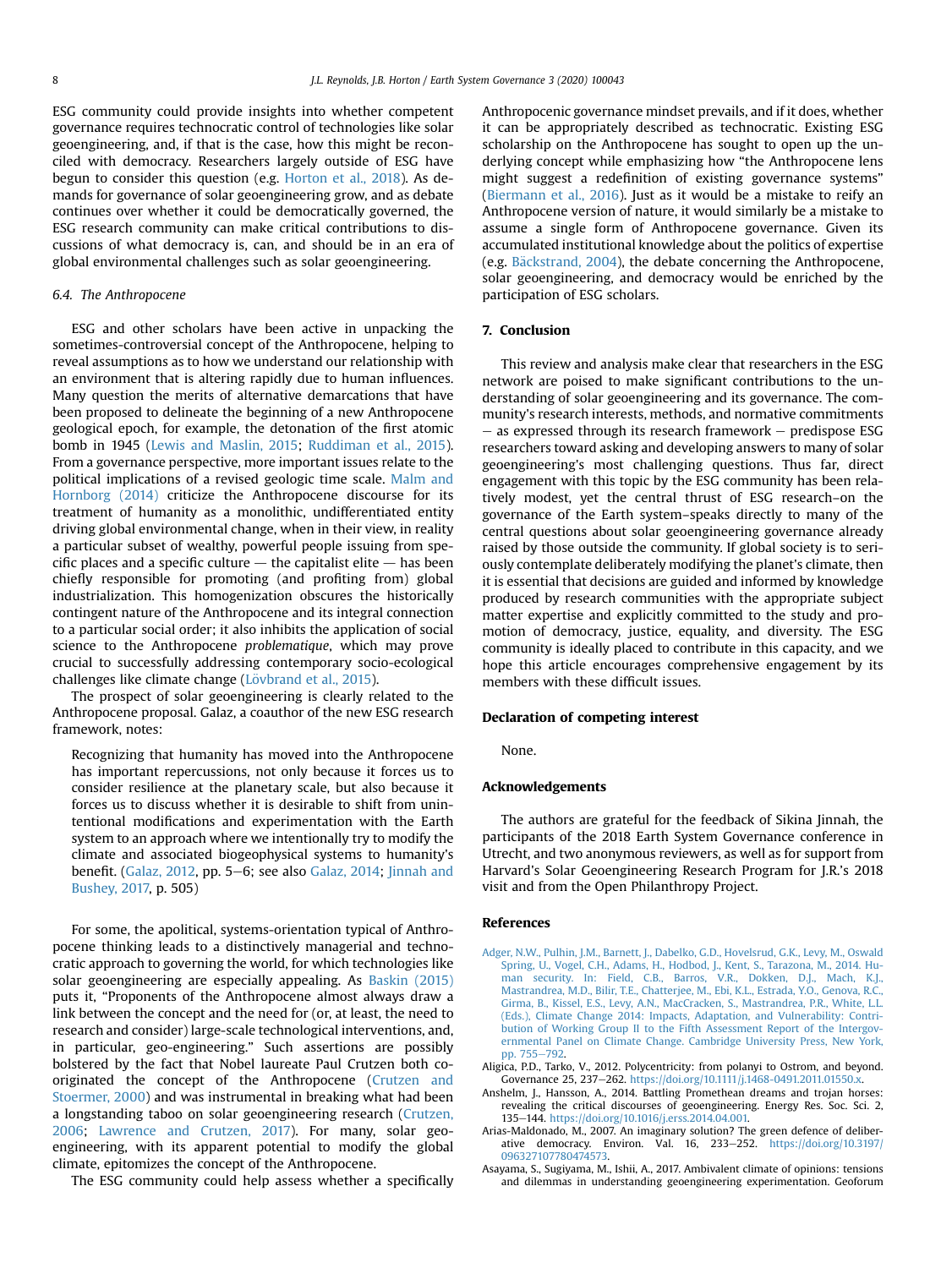80, 82-92. <https://doi.org/10.1016/j.geoforum.2017.01.012>.

- <span id="page-8-18"></span>Asayama, S., Sugiyama, M., Ishii, A., Kosugi, T., 2019. Beyond solutionist science for the Anthropocene: to navigate the contentious atmosphere of solar geo-<br>engineering. Anthropol. Rev. 6, 19–37. [https://doi.org/10.1177/](https://doi.org/10.1177/2053019619843678) [2053019619843678.](https://doi.org/10.1177/2053019619843678)
- <span id="page-8-49"></span>[Baber, W.F., Bartlett, R.V., 2015. Consensus and Global Environmental Governance:](http://refhub.elsevier.com/S2589-8116(20)30002-1/sref7) [Deliberative Democracy in Nature's Regime. MIT Press, Cambridge, MA](http://refhub.elsevier.com/S2589-8116(20)30002-1/sref7).
- <span id="page-8-52"></span>Backstrand, K., 2004. Scientisation vs. civic expertise in environmental governance: eco-feminist, eco-modern and post-modern responses. Environ. Polit. 13, 695-714. [https://doi.org/10.1080/0964401042000274322.](https://doi.org/10.1080/0964401042000274322)
- <span id="page-8-50"></span>[B](http://refhub.elsevier.com/S2589-8116(20)30002-1/sref9)ä[ckstrand, K., Khan, J., Kronsell, A., L](http://refhub.elsevier.com/S2589-8116(20)30002-1/sref9)övbrand, E. (Eds.), 2010. Environmental Poli[tics and Deliberative Democracy: Examining the Promise of New Modes of](http://refhub.elsevier.com/S2589-8116(20)30002-1/sref9) [Governance. Edward Elgar, Cheltenham.](http://refhub.elsevier.com/S2589-8116(20)30002-1/sref9)
- <span id="page-8-45"></span>Bäckstrand, K., Kuyper, J.W., Linnér, B.-O., Lövbrand, E., 2017. Non-state actors in global climate governance: from Copenhagen to Paris and beyond. Environ. Polit. 26, 561-579. <https://doi.org/10.1080/09644016.2017.1327485>.
- <span id="page-8-36"></span>Baskin, J., 2015. Paradigm dressed as epoch: the ideology of the Anthropocene: ingenta connect. Environ. Val. 24,  $9-29$ . [https://doi.org/10.3197/](https://doi.org/10.3197/096327115X14183182353746) [096327115X14183182353746](https://doi.org/10.3197/096327115X14183182353746).
- <span id="page-8-43"></span>Bellamy, R., Chilvers, J., Vaughan, N.E., Lenton, T.M., 2012. A review of climate geoengineering appraisals. Wiley Interdiscip. Rev. Clim. Change 3, 597-615. [https://doi.org/10.1002/wcc.197.](https://doi.org/10.1002/wcc.197)
- <span id="page-8-31"></span>[Benedick, R.E., 2011. Considerations on governance for climate remediation tech-](http://refhub.elsevier.com/S2589-8116(20)30002-1/sref13)nologies: lessons from the "ozone hole"[. Stanf. J. Law Sci. Policy 4, 6](http://refhub.elsevier.com/S2589-8116(20)30002-1/sref13)–[9.](http://refhub.elsevier.com/S2589-8116(20)30002-1/sref13)
- <span id="page-8-53"></span>[Betsill, M.M., Corell, E., 2008. NGO Diplomacy: The In](http://refhub.elsevier.com/S2589-8116(20)30002-1/sref121)fluence of Nongovernmental [Organizations in International Environmental Negotiations. MIT Press, Cam](http://refhub.elsevier.com/S2589-8116(20)30002-1/sref121)[bridge, MA](http://refhub.elsevier.com/S2589-8116(20)30002-1/sref121).
- <span id="page-8-26"></span>Biermann, F., Bai, X., Bondre, N., Broadgate, W., Chen, C.-T.A., Dube, O.P., Erisman, J.W., Glaser, M., van der Hel, S., Lemos, M.C., Seitzinger, S., Seto, K.C., 2016. Down to earth: contextualizing the Anthropocene. Global Environ. Change 39, 341-350. <https://doi.org/10.1016/j.gloenvcha.2015.11.004>.
- <span id="page-8-1"></span>Biermann, F., Betsill, M.M., Gupta, J., Kanie, N., Lebel, L., Liverman, D., Schroeder, H., Siebenhüner, B., Zondervan, R., 2010. Earth system governance: a research framework. Int. Environ. Agreements Polit. Law Econ. 10, 277-298. [https://](https://doi.org/10.1007/s10784-010-9137-3) [doi.org/10.1007/s10784-010-9137-3.](https://doi.org/10.1007/s10784-010-9137-3)
- <span id="page-8-44"></span>Biermann, F., Kim, R. (Eds.), Forthcoming. Global Governance for the Earth: Transforming Institutional Architectures in the Anthropocene. Cambridge University Press, Cambridge, MA
- <span id="page-8-11"></span>Biermann, F., Möller, I., 2019. Rich man's solution? Climate engineering discourses and the marginalization of the Global South. Int. Environ. Agreements Polit. Law Econ. 19, 151-167. [https://doi.org/10.1007/s10784-019-09431-0.](https://doi.org/10.1007/s10784-019-09431-0)
- <span id="page-8-19"></span>Bluemling, B., Kim, R.E., Biermann, F., 2019. Seeding the clouds to reach the sky: will China's weather modification practices support the legitimization of climate engineering? Ambio. [https://doi.org/10.1007/s13280-019-01180-3.](https://doi.org/10.1007/s13280-019-01180-3)
- <span id="page-8-2"></span>Burch, S., Gupta, A., Inoue, C.Y.A., Kalfagianni, A., Persson, Å., Gerlak, A.K., Ishii, A., Patterson, J., Pickering, J., Scobie, M., Van der Heijden, J., Vervoort, J., Adler, C., Bloomfield, M., Djalante, R., Dryzek, J., Galaz, V., Gordon, C., Harmon, R., Jinnah, S., Kim, R.E., Olsson, L., Van Leeuwen, J., Ramasar, V., Wapner, P., Zondervan, R., 2019. New directions in earth system governance research. Earth Syst. Gov. 1, 100006. [https://doi.org/10.1016/j.esg.2019.100006.](https://doi.org/10.1016/j.esg.2019.100006)
- <span id="page-8-40"></span>Burns, E.T., Flegal, J.A., Keith, D.W., Mahajan, A., Tingley, D., Wagner, G., 2016. What do people think when they think about solar geoengineering? A review of empirical social science literature, and prospects for future research. Earth's Future 4, 536-542. [https://doi.org/10.1002/2016EF000461.](https://doi.org/10.1002/2016EF000461)
- <span id="page-8-27"></span>[Burns, W., Nicholson, S., 2016. Governing climate engineering. In: Nicholson, S.,](http://refhub.elsevier.com/S2589-8116(20)30002-1/sref21) [Jinnah, S. \(Eds.\), New Earth Politics: Essays from the Anthropocene. MIT Press,](http://refhub.elsevier.com/S2589-8116(20)30002-1/sref21) [Cambridge, MA, pp. 344](http://refhub.elsevier.com/S2589-8116(20)30002-1/sref21)-[366.](http://refhub.elsevier.com/S2589-8116(20)30002-1/sref21)
- <span id="page-8-12"></span>[Burns, W.C.G., 2011. Climate geoengineering: solar radiation management and its](http://refhub.elsevier.com/S2589-8116(20)30002-1/sref22) [implications for intergenerational equity. Stanf. J. Law Sci. Policy 4, 37](http://refhub.elsevier.com/S2589-8116(20)30002-1/sref22)-[55.](http://refhub.elsevier.com/S2589-8116(20)30002-1/sref22)
- <span id="page-8-13"></span>Burns, W.C.G., Flegal, J.A., 2015. Climate geoengineering and the role of public deliberation: a comment on the us national academy of sciences' recommendations on public participation. Clim. Law 5, 252-294. [https://doi.org/10.1163/](https://doi.org/10.1163/18786561-00504006) [18786561-00504006.](https://doi.org/10.1163/18786561-00504006)
- <span id="page-8-42"></span>Cairns, R.C., 2014. Climate geoengineering: issues of path-dependence and sociotechnical lock-in. WIREs Clim. Change 5, 649-661. [https://doi.org/10.1002/](https://doi.org/10.1002/wcc.296) [wcc.296](https://doi.org/10.1002/wcc.296).
- <span id="page-8-32"></span>Carr, W.A., Preston, C.J., Yung, L., Szerszynski, B., Keith, D.W., Mercer, A.M., 2013. Public engagement on solar radiation management and why it needs to happen now. Climatic Change 121, 567-577. [https://doi.org/10.1007/s10584-013-0763-y.](https://doi.org/10.1007/s10584-013-0763-y)
- <span id="page-8-20"></span>Conca, K., 2019. Prospects for a multi-stakeholder dialogue on climate engineering. Environ. Polit. 28, 417-440. <https://doi.org/10.1080/09644016.2018.1522065>.
- <span id="page-8-48"></span>Cornell, S., Berkhout, F., Tuinstra, W., Tàbara, J.D., Jäger, J., Chabay, I., de Wit, B., Langlais, R., Mills, D., Moll, P., Otto, I.M., Petersen, A., Pohl, C., van Kerkhoff, L., 2013. Opening up knowledge systems for better responses to global environmental change. Environ. Sci. Policy, Special Issue: Responding to the Challenges of our Unstable Earth (RESCUE) 28, 60-70. [https://doi.org/10.1016/](https://doi.org/10.1016/j.envsci.2012.11.008) [j.envsci.2012.11.008.](https://doi.org/10.1016/j.envsci.2012.11.008)
- <span id="page-8-6"></span>Corner, A., Parkhill, K., Pidgeon, N., Vaughan, N.E., 2013. Messing with nature? Exploring public perceptions of geoengineering in the UK. Global Environ. Change 23, 938-947. <https://doi.org/10.1016/j.gloenvcha.2013.06.002>.
- <span id="page-8-34"></span>Corry, O., 2017. The international politics of geoengineering: the feasibility of plan B for tackling climate change. Secur. Dialog. 48, 297-315. [https://doi.org/10.1177/](https://doi.org/10.1177/0967010617704142) [0967010617704142.](https://doi.org/10.1177/0967010617704142)
- <span id="page-8-33"></span>[Craik, N., Moore, N., 2014. Disclosure-based governance for climate engineering](http://refhub.elsevier.com/S2589-8116(20)30002-1/sref29) [research. CIGI Paper 50](http://refhub.elsevier.com/S2589-8116(20)30002-1/sref29).

<span id="page-8-54"></span>[Crutzen, P., Stoermer, E., 2000. The Anthropocene. Global Change Newsl. 41, 17](http://refhub.elsevier.com/S2589-8116(20)30002-1/sref30)-[18](http://refhub.elsevier.com/S2589-8116(20)30002-1/sref30).

- <span id="page-8-55"></span>Crutzen, P.J., 2006. Albedo enhancement by stratospheric sulfur injections: a contribution to resolve a policy dilemma? Climatic Change 77, 211-220. [https://](https://doi.org/10.1007/s10584-006-9101-y) [doi.org/10.1007/s10584-006-9101-y](https://doi.org/10.1007/s10584-006-9101-y).
- <span id="page-8-8"></span>Curvelo, P., 2013. Towards an analytical framework for evaluating the ethical Dimensions of geoengineering proposals. Int. J. Clim. Change Impacts Responses 4, 191-208. [https://doi.org/10.18848/1835-7156/CGP/v04i04/37201.](https://doi.org/10.18848/1835-7156/CGP/v04i04/37201)
- <span id="page-8-9"></span>Dryzek, J.S., 2016. Institutions for the Anthropocene: governance in a changing earth system. Br. J. Polit. Sci. 46,  $937-956$ . https://doi.org/10.1017 [S0007123414000453](https://doi.org/10.1017/S0007123414000453).
- <span id="page-8-51"></span>Dryzek, J.S., Stevenson, H., 2011. Global democracy and earth system governance. Ecol. Econ. 70, 1865-1874. [https://doi.org/10.1016/j.ecolecon.2011.01.021.](https://doi.org/10.1016/j.ecolecon.2011.01.021)
- <span id="page-8-0"></span>Earth System Governance. About the Porject [WWW Document]. URL. [http://www.](http://www.earthsystemgovernance.org/about-the-project/) [earthsystemgovernance.org/about-the-project/](http://www.earthsystemgovernance.org/about-the-project/). n.d, accessed 2.14.20.
- <span id="page-8-28"></span>Environmental Defense Fund. Our position on geoengineering [WWW Document]. URL. <https://www.edf.org/climate/our-position-geoengineering>. (Accessed 20 February 2020). n.d, accessed.
- <span id="page-8-29"></span>ETC Group, 2013. Geopiracy. The Case Against Geoengineering [WWW Document]. [https://www.etcgroup.org/content/geopiracy-case-against](https://www.etcgroup.org/content/geopiracy-case-against-geoengineering)[geoengineering](https://www.etcgroup.org/content/geopiracy-case-against-geoengineering). (Accessed 20 February 2020).
- <span id="page-8-21"></span>Flegal, J.A., Gupta, A., 2018. Evoking equity as a rationale for solar geoengineering research? Scrutinizing emerging expert visions of equity. Int. Environ. Agreements Polit. Law Econ. 18, 45-61. <https://doi.org/10.1007/s10784-017-9377-6>.
- <span id="page-8-22"></span>[Galaz, V., 2014. Global Environmental Governance, Technology and Politics: the](http://refhub.elsevier.com/S2589-8116(20)30002-1/sref39) [Anthropocene Gap. Edward Elgar, Cheltenham.](http://refhub.elsevier.com/S2589-8116(20)30002-1/sref39)
- <span id="page-8-23"></span>Galaz, V., 2012. Geo-engineering, governance, and social-ecological systems: critical issues and joint research needs. Ecol. Soc. 17, 24. [https://doi.org/10.5751/ES-](https://doi.org/10.5751/ES-04677-170124)[04677-170124.](https://doi.org/10.5751/ES-04677-170124)
- <span id="page-8-39"></span>Gardiner, S.M., 2010. Is "arming the future" [with geoengineering really the lesser](http://refhub.elsevier.com/S2589-8116(20)30002-1/sref41) [evil?: some doubts about the ethics of intentionally manipulating the climate](http://refhub.elsevier.com/S2589-8116(20)30002-1/sref41) [system. In: Gardiner, S.M., Caney, S., Jamieson, D., Shue, H. \(Eds.\), Climate Ethics:](http://refhub.elsevier.com/S2589-8116(20)30002-1/sref41) [Essential Readings. Oxford University Press, Oxford, pp. 284](http://refhub.elsevier.com/S2589-8116(20)30002-1/sref41)-[312.](http://refhub.elsevier.com/S2589-8116(20)30002-1/sref41)
- <span id="page-8-47"></span>Gellers, J.C., 2016. Crowdsourcing global governance: sustainable development goals, civil society, and the pursuit of democratic legitimacy. Int. Environ. Agreements Polit. Law Econ. 16, 415-432. [https://doi.org/10.1007/s10784-016-9322-0.](https://doi.org/10.1007/s10784-016-9322-0)
- <span id="page-8-46"></span>[Green, J.F., 2013. Rethinking Private Authority: Agents and Entrepreneurs in Global](http://refhub.elsevier.com/S2589-8116(20)30002-1/sref43) [Environmental Governance. Princeton University Press, Princeton, NJ](http://refhub.elsevier.com/S2589-8116(20)30002-1/sref43).
- <span id="page-8-24"></span>Gupta, A., Möller, I., 2019. De facto governance: how authoritative assessments construct climate engineering as an object of governance. Environ. Polit. 28, 480-501. <https://doi.org/10.1080/09644016.2018.1452373>.
- <span id="page-8-14"></span>Hamed, A.A., Ayer, A.A., Clark, E.M., Irons, E.A., Taylor, G.T., Zia, A., 2015. Measuring climate change on Twitter using Google's algorithm: perception and events. Int. J. Web Inf. Syst. 11, 527-544. [https://doi.org/10.1108/IJWIS-08-2015-0025.](https://doi.org/10.1108/IJWIS-08-2015-0025)
- <span id="page-8-35"></span>[Hamilton, C., 2013. Earthmasters: the Dawn of the Age of Climate Engineering. Yale](http://refhub.elsevier.com/S2589-8116(20)30002-1/sref46) [University Press, New Haven](http://refhub.elsevier.com/S2589-8116(20)30002-1/sref46).
- <span id="page-8-37"></span>Harding, A.R., Ricke, K., Heyen, D., MacMartin, D.G., Moreno-Cruz, J., 2020. Climate econometric models indicate solar geoengineering would reduce inter-country income inequality. Nat. Commun. 11 article 227 [https://doi.org/10.1038/s41467-](https://doi.org/10.1038/s41467-019-13957-x) 019-13957-x
- <span id="page-8-7"></span>Harvard's Solar Geoengineering Research Program. Solar Geoengineering [WWW Document]. URL. [https://www.zotero.org/groups/2190632/solar\\_geoengine](https://www.zotero.org/groups/2190632/solar_geoengineering) [ering](https://www.zotero.org/groups/2190632/solar_geoengineering). (Accessed 20 February 2020). n.d, accessed.
- <span id="page-8-41"></span>Heutel, G., Moreno-Cruz, J., Shayegh, S., 2018. Solar geoengineering, uncertainty, and the price of carbon. J. Environ. Econ. Manag. 87, 24-41. [https://doi.org/](https://doi.org/10.1016/j.jeem.2017.11.002) [10.1016/j.jeem.2017.11.002](https://doi.org/10.1016/j.jeem.2017.11.002).
- <span id="page-8-38"></span>[Horton, J., Keith, D., 2016. Solar geoengineering and obligations to the global poor.](http://refhub.elsevier.com/S2589-8116(20)30002-1/sref50) [In: Preston, C.J. \(Ed.\), Climate Justice and Geoengineering: Ethics and Policy in](http://refhub.elsevier.com/S2589-8116(20)30002-1/sref50) [the Atmospheric Anthropocene. Rowman](http://refhub.elsevier.com/S2589-8116(20)30002-1/sref50) & Littlefi[eld, London, pp. 79](http://refhub.elsevier.com/S2589-8116(20)30002-1/sref50)-[92.](http://refhub.elsevier.com/S2589-8116(20)30002-1/sref50)
- <span id="page-8-30"></span>Horton, J.B., Reynolds, J.L., 2016. The international politics of climate engineering: a review and prospectus for international relations. Int. Stud. Rev. 18, 438-461. <https://doi.org/10.1093/isr/viv013>.
- <span id="page-8-25"></span>Horton, J.B., Reynolds, J.L., Buck, H.J., Callies, D., Schäfer, S., Keith, D.W., Rayner, S. 2018. Solar geoengineering and democracy. Global Environ. Polit. 18,  $5-24$ . [https://doi.org/10.1162/glep\\_a\\_00466](https://doi.org/10.1162/glep_a_00466).
- <span id="page-8-10"></span>Hulme, M., 2008. The conquering of climate: discourses of fear and their dissolution. Geogr. J. 174, 5-16. <https://doi.org/10.1111/j.1475-4959.2008.00266.x>.
- <span id="page-8-4"></span>[Intergovernmental Panel on Climate Change, 2018. Global Warming of 1.5](http://refhub.elsevier.com/S2589-8116(20)30002-1/sref54)°[C.](http://refhub.elsevier.com/S2589-8116(20)30002-1/sref54) [Intergovernmental Panel on Climate Change](http://refhub.elsevier.com/S2589-8116(20)30002-1/sref54).
- <span id="page-8-3"></span>Irvine, P., Emanuel, K., He, J., Horowitz, L.W., Vecchi, G., Keith, D., 2019. Halving warming with idealized solar geoengineering moderates key climate hazards. Nat. Clim. Change 9, 295-299. <https://doi.org/10.1038/s41558-019-0398-8>.
- <span id="page-8-15"></span>Jinnah, S., 2018. Why govern climate engineering? A preliminary framework for demand-based governance. Int. Stud. Rev. 20, 272-282. [https://doi.org/10.1093/](https://doi.org/10.1093/isr/viy022) [isr/viy022.](https://doi.org/10.1093/isr/viy022)
- <span id="page-8-17"></span>Jinnah, S., Bushey, D., 2017. Bringing politics into SAI. Ethics Int. Aff. 31, 501-506. <https://doi.org/10.1017/S089267941700048X>.
- <span id="page-8-16"></span>Jinnah, S., Nicholson, S., Flegal, J., 2018. Toward legitimate governance of solar geoengineering research: a role for sub-state actors. Ethics Pol. Environ. 21, 362-381. [https://doi.org/10.1080/21550085.2018.1562526.](https://doi.org/10.1080/21550085.2018.1562526)
- <span id="page-8-5"></span>Jones, A., Haywood, J.M., Alterskjær, K., Boucher, O., Cole, J.N.S., Curry, C.L., Irvine, P.J., Ji, D., Kravitz, B., Kristj ansson, J.E., Moore, J.C., Niemeier, U., Robock, A., Schmidt, H., Singh, B., Tilmes, S., Watanabe, S., Yoon, J.-H., 2013. The impact of abrupt suspension of solar radiation management (termination effect) in experiment G2 of the geoengineering model intercomparison project (GeoMIP). J. Geophys. Res. Atmospheres 118, 9743-9752. [https://doi.org/](https://doi.org/10.1002/jgrd.50762)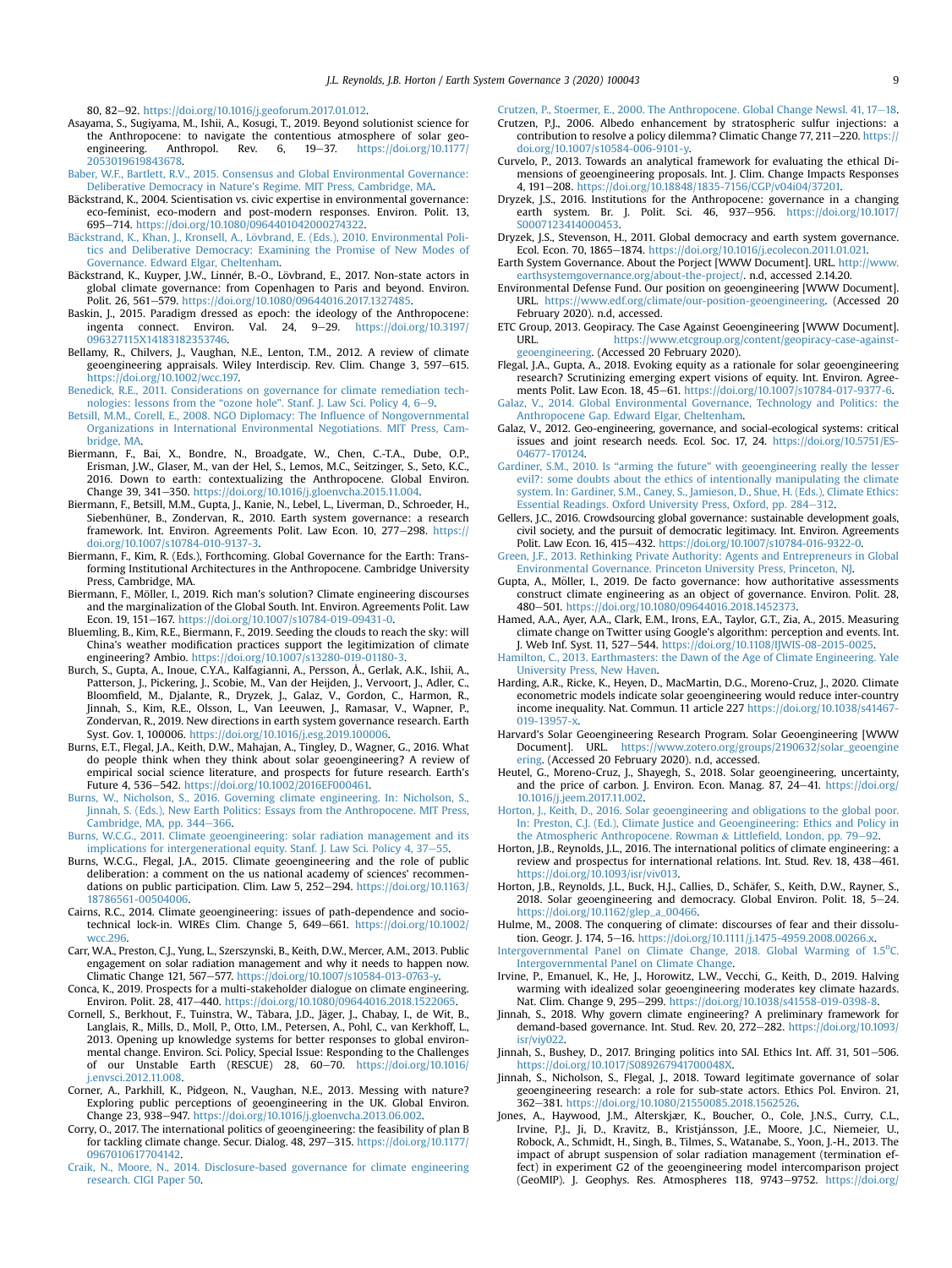[10.1002/jgrd.50762.](https://doi.org/10.1002/jgrd.50762)

- <span id="page-9-46"></span>Jordan, A.J., Huitema, D., Hilden, M., van Asselt, H., Rayner, T.J., Schoenefeld, J.J., Tosun, J., Forster, J., Boasson, E.L., 2015. Emergence of polycentric climate governance and its future prospects. Nat. Clim. Change 5, 977–982. [https://](https://doi.org/10.1038/nclimate2725) [doi.org/10.1038/nclimate2725.](https://doi.org/10.1038/nclimate2725)
- <span id="page-9-17"></span>Kuokkanen, T., Yamineva, Y., 2013. Regulating geoengineering in international environmental law. Carbon Clim. Law Rev. 7, 161-167. [https://doi.org/10.21552/](https://doi.org/10.21552/CCLR/2013/3/261) [CCLR/2013/3/261.](https://doi.org/10.21552/CCLR/2013/3/261)
- <span id="page-9-42"></span>Kuyper, J.W., Bäckstrand, K., 2016. Accountability and representation: nonstate actors in UN climate diplomacy. Global Environ. Polit. 16, 61-81. [https://doi.org/](https://doi.org/10.1162/GLEP_a_00350) [10.1162/GLEP\\_a\\_00350.](https://doi.org/10.1162/GLEP_a_00350)
- <span id="page-9-57"></span>Lawrence, M.G., Crutzen, P.J., 2017. Was breaking the taboo on research on climate engineering via albedo modification a moral hazard, or a moral imperative? Earth's Future 5, 136-143. <https://doi.org/10.1002/2016EF000463>.
- <span id="page-9-6"></span>Lee, H., Ekici, A., Tjiputra, J., Muri, H., Chadburn, S., Lawrence, D.M., Schwinger, J., 2019. The response of permafrost and high latitude ecosystems under large scale stratospheric aerosol injection and its termination. Earth's Future 7, 605e614. [https://doi.org/10.1029/2018ef001146.](https://doi.org/10.1029/2018ef001146)
- <span id="page-9-53"></span>Lewis, S.L., Maslin, M.A., 2015. Defining the Anthropocene. Nature 519, 171-180. <https://doi.org/10.1038/nature14258>.
- <span id="page-9-1"></span>Linner, B.-O., Wibeck, V., 2015. Dual high-stake emerging technologies: a review of the climate engineering research literature. Wiley Interdiscip. Rev. Clim. Change 6, 255e268. [https://doi.org/10.1002/wcc.333.](https://doi.org/10.1002/wcc.333)
- <span id="page-9-25"></span>Lloyd, I.D., Oppenheimer, M., 2014. On the design of an international governance framework for geoengineering. Global Environ. Polit. 14, 45-63. [https://doi.org/](https://doi.org/10.1162/GLEP_a_00228) [10.1162/GLEP\\_a\\_00228.](https://doi.org/10.1162/GLEP_a_00228)
- <span id="page-9-56"></span>Lövbrand, E., Beck, S., Chilvers, J., Forsyth, T., Hedrén, J., Hulme, M., Lidskog, R., Vasileiadou, E., 2015. Who speaks for the future of Earth? How critical social science can extend the conversation on the Anthropocene. Global Environ. Change 32, 211-218. <https://doi.org/10.1016/j.gloenvcha.2015.03.012>.
- <span id="page-9-36"></span>Low, S., 2017. The futures of climate engineering. Earth's Future 5, 67-71. [https://](https://doi.org/10.1002/2016EF000442) [doi.org/10.1002/2016EF000442.](https://doi.org/10.1002/2016EF000442)
- <span id="page-9-32"></span>MacMartin, D.G., Kravitz, B., 2019a. Mission-driven research for stratospheric aerosol geoengineering. Proc. Natl. Acad. Sci. Unit. States Am. 116, 1089-1094. [https://doi.org/10.1073/pnas.1811022116.](https://doi.org/10.1073/pnas.1811022116)
- <span id="page-9-39"></span>MacMartin, D.G., Kravitz, B., 2019b. The engineering of climate engineering. Ann. Rev. Contr. Robot. Auton. Syst. 2, 445-467. [https://doi.org/10.1146/annurev](https://doi.org/10.1146/annurev-control-053018-023725)[control-053018-023725](https://doi.org/10.1146/annurev-control-053018-023725).
- <span id="page-9-55"></span>Malm, A., Hornborg, A., 2014. The geology of mankind? A critique of the Anthropocene narrative. Anthropol. Rev. 1, 62-69. [https://doi.org/10.1177/](https://doi.org/10.1177/2053019613516291) [2053019613516291.](https://doi.org/10.1177/2053019613516291)
- <span id="page-9-51"></span>Mason, M., 2010. Information disclosure and environmental rights: the Aarhus convention. Global Environ. Polit. 10, 10-31. [https://doi.org/10.1162/GLEP\\_a\\_](https://doi.org/10.1162/GLEP_a_00012) [00012](https://doi.org/10.1162/GLEP_a_00012).
- <span id="page-9-34"></span>McCormack, C.G., Born, W., Irvine, P.J., Achterberg, E.P., Amano, T., Ardron, J., Foster, P.N., Gattuso, J.-P., Hawkins, S.J., Hendy, E., Kissling, W.D., Lluch-Cota, S.E., Murphy, E.J., Ostle, N., Owens, N.J.P., Perry, R.I., Pörtner, H.O., Scholes, R.J., Schurr, F.M., Schweiger, O., Settele, J., Smith, R.K., Smith, S., Thompson, J., Tittensor, D.P., van Kleunen, M., Vivian, C., Vohland, K., Warren, R., Watkinson, A.R., Widdicombe, S., Williamson, P., Woods, E., Blackstock, J.J., Sutherland, W.J., 2016. Key impacts of climate engineering on biodiversity and ecosystems, with priorities for future research. J. Integr. Environ. Sci. 13, 103-128. <https://doi.org/10.1080/1943815X.2016.1159578>.
- <span id="page-9-12"></span>McDonald, J., McGee, J., Brent, K., Burns, W., 2019. Governing geoengineering research for the great barrier Reef. Clim. Pol. 19, 801-811. [https://doi.org/](https://doi.org/10.1080/14693062.2019.1592742) [10.1080/14693062.2019.1592742.](https://doi.org/10.1080/14693062.2019.1592742)
- <span id="page-9-40"></span>McKinnon, C., 2019. Sleepwalking into lock-in? Avoiding wrongs to future people in the governance of solar radiation management research. Environ. Polit. 28, 441-459. <https://doi.org/10.1080/09644016.2018.1450344>.
- <span id="page-9-8"></span>Minx, J.C., Lamb, W.F., Callaghan, M.W., Fuss, S., Hilaire, J., Creutzig, F., Amann, T., Beringer, T., de Oliveira Garcia, W., Hartmann, J., Khanna, T., Lenzi, D., Luderer, G., Nemet, G.F., Rogelj, J., Smith, P., Vicente Vicente, J.L., Wilcox, J., del Mar Zamora Dominguez, M., 2018. Negative emissions-Part 1: research landscape and synthesis. Environ. Res. Lett. 13, 063001 [https://doi.org/10.1088/1748-](https://doi.org/10.1088/1748-9326/aabf9b) [9326/aabf9b.](https://doi.org/10.1088/1748-9326/aabf9b)
- <span id="page-9-0"></span>Moore, B.I., Underdal, A., Lemke, P., Loreau, M., 2001. Amsterdam declaration on earth system science [WWW Document]. URL. [http://www.igbp.net/about/](http://www.igbp.net/about/history/2001amsterdamdeclarationonearthsystemscience.4.1b8ae20512db692f2a680001312.html) [history/2001amsterdamdeclarationonearthsystemscience.4.](http://www.igbp.net/about/history/2001amsterdamdeclarationonearthsystemscience.4.1b8ae20512db692f2a680001312.html)
- [1b8ae20512db692f2a680001312.html](http://www.igbp.net/about/history/2001amsterdamdeclarationonearthsystemscience.4.1b8ae20512db692f2a680001312.html). accessed 2.14.20.
- <span id="page-9-52"></span><span id="page-9-2"></span>[Mouffe, C., 2000. The Democratic Paradox. Verso, London and New York.](http://refhub.elsevier.com/S2589-8116(20)30002-1/sref78) [National Research Councils, 2015. Climate Intervention: Re](http://refhub.elsevier.com/S2589-8116(20)30002-1/sref79)flecting Sunlight to Cool [Earth. National Academies Press, Washington](http://refhub.elsevier.com/S2589-8116(20)30002-1/sref79).
- <span id="page-9-43"></span>Newell, P., Pattberg, P., Schroeder, H., 2012. Multiactor governance and the environment. Ann. Rev. Environ. Resour. 37, 365-387. [https://doi.org/10.1146/](https://doi.org/10.1146/annurev-environ-020911-094659) [annurev-environ-020911-094659.](https://doi.org/10.1146/annurev-environ-020911-094659)
- <span id="page-9-13"></span>Nicholson, S., Jinnah, S., Gillespie, A., 2018. Solar radiation management: a proposal for immediate polycentric governance. Clim. Pol. 18, 322-334. [https://doi.org/](https://doi.org/10.1080/14693062.2017.1400944) [10.1080/14693062.2017.1400944.](https://doi.org/10.1080/14693062.2017.1400944)
- <span id="page-9-5"></span>Nordhaus, W., 2018. Projections and uncertainties about climate change in an era of minimal climate policies. Am. Econ. J. Econ. Pol. 10, 333-360. [https://doi.org/](https://doi.org/10.1257/pol.20170046) [10.1257/pol.20170046.](https://doi.org/10.1257/pol.20170046)
- <span id="page-9-47"></span>[Ostrom, E., 1990. Governing the Commons: The Evolution of Institutions for Col](http://refhub.elsevier.com/S2589-8116(20)30002-1/sref83)[lective Action. Cambridge University Press, Cambridge, UK.](http://refhub.elsevier.com/S2589-8116(20)30002-1/sref83)
- <span id="page-9-44"></span>Ostrom, E., 2010. Polycentric systems for coping with collective action and global environmental change. Global Environmental Change 20, 550-557. [https://](https://doi.org/10.1016/j.gloenvcha.2010.07.004)

[doi.org/10.1016/j.gloenvcha.2010.07.004.](https://doi.org/10.1016/j.gloenvcha.2010.07.004)

- <span id="page-9-45"></span>Ostrom, V., Tiebout, C.M., Warren, R., 1961. The organization of government in metropolitan areas: a theoretical inquiry. Am. Polit. Sci. Rev. 55, 831-842. <https://doi.org/10.1017/S0003055400125973>.
- <span id="page-9-7"></span>Parker, A., Irvine, P.J., 2018. The risk of termination shock from solar geoengineering. Earth's Future 6, 456-467. https://doi.org/10.1002/2017EF000735
- <span id="page-9-37"></span>Parson, E.A., 2008. Useful global-change scenarios: current issues and challenges. Environ. Res. Lett. 3, 045016 <https://doi.org/10.1088/1748-9326/3/4/045016>.
- <span id="page-9-29"></span>Parson, E.A., Ernst, L.N., 2013. International governance of climate engineering. Theor. Inq. Law 14, 307-338. <https://doi.org/10.1515/til-2013-015>.
- <span id="page-9-14"></span>Petersen, A., 2018. The emergence of the geoengineering debate within the IPCC. In: Blackstock, J.J., Low, S. (Eds.), Geoengineering our Climate? Ethics, Politics, and Governance. Routledge, London and New York, pp. 121-124. [https://doi.org/](https://doi.org/10.4324/9780203485262-22) [10.4324/9780203485262-22](https://doi.org/10.4324/9780203485262-22).
- <span id="page-9-30"></span>[Preston, C.J., 2018. The Synthetic Age: Outdesigning Evolution, Resurrecting Species,](http://refhub.elsevier.com/S2589-8116(20)30002-1/sref89) [and Reengineering Our World. MIT Press, Cambridge, MA](http://refhub.elsevier.com/S2589-8116(20)30002-1/sref89).
- <span id="page-9-31"></span>[Preston, C.J. \(Ed.\), 2016. Climate Justice and Geoengineering: Ethics and Policy in the](http://refhub.elsevier.com/S2589-8116(20)30002-1/sref90) [Atmospheric Anthropocene. Rowman](http://refhub.elsevier.com/S2589-8116(20)30002-1/sref90) & Littlefi[eld, London](http://refhub.elsevier.com/S2589-8116(20)30002-1/sref90).
- <span id="page-9-35"></span>Proctor, J., Hsiang, S., Burney, J., Burke, M., Schlenker, W., 2018. Estimating global agricultural effects of geoengineering using volcanic eruptions. Nature 560, 480e483. [https://doi.org/10.1038/s41586-018-0417-3.](https://doi.org/10.1038/s41586-018-0417-3)
- <span id="page-9-18"></span>Rabitz, F., 2019. Governing the termination problem in solar radiation management. Environ. Polit. 28, 502-522. [https://doi.org/10.1080/09644016.2018.1519879.](https://doi.org/10.1080/09644016.2018.1519879)
- <span id="page-9-19"></span>Rabitz, F., 2016. Going rogue? Scenarios for unilateral geoengineering. Futures 84, 98-107. [https://doi.org/10.1016/j.futures.2016.11.001.](https://doi.org/10.1016/j.futures.2016.11.001)<br>Rask, M., Worthington, R.K., 2014. Prospects of deliberative global governance. J.
- <span id="page-9-50"></span>Environ. Sci. Eng. B 1 556-565. [https://doi.org/10.17265/2162-5263/](https://doi.org/10.17265/2162-5263/2012.04.014) [2012.04.014.](https://doi.org/10.17265/2162-5263/2012.04.014)
- <span id="page-9-33"></span>[Rayner, S., 2014. To Know or Not To Know: A Note on Ignorance as a Rhetorical](http://refhub.elsevier.com/S2589-8116(20)30002-1/sref95) [Resource in Geoengineering Debates. Climate Geoengineering Governance](http://refhub.elsevier.com/S2589-8116(20)30002-1/sref95) [Working Paper. Climate Geoengineering Governance Working Paper. 10.](http://refhub.elsevier.com/S2589-8116(20)30002-1/sref95)
- <span id="page-9-22"></span>Rayner, S., Heyward, C., Kruger, T., Pidgeon, N., Redgwell, C., Savulescu, J., 2013. The Oxford principles. Climatic Change 121, 499-512. [https://doi.org/10.1007/](https://doi.org/10.1007/s10584-012-0675-2) [s10584-012-0675-2](https://doi.org/10.1007/s10584-012-0675-2).
- <span id="page-9-9"></span>Reynolds, J., 2015. A critical examination of the climate engineering moral hazard and risk compensation concern. Anthropol. Rev. 2, 174-191. [https://doi.org/](https://doi.org/10.1177/2053019614554304) [10.1177/2053019614554304.](https://doi.org/10.1177/2053019614554304)
- <span id="page-9-20"></span>[Reynolds, J.L., 2019a. The Governance of Solar Geoengineering: Managing Climate](http://refhub.elsevier.com/S2589-8116(20)30002-1/sref98) [Change in the Anthropocene. Cambridge University Press, Cambridge, UK.](http://refhub.elsevier.com/S2589-8116(20)30002-1/sref98)
- <span id="page-9-24"></span>Reynolds, J.L., 2019b. Solar geoengineering to reduce climate change: a review of governance proposals. Proc. R. Soc. Math. Phys. Eng. Sci. 475, 20190255 [https://](https://doi.org/10.1098/rspa.2019.0255) [doi.org/10.1098/rspa.2019.0255](https://doi.org/10.1098/rspa.2019.0255).
- <span id="page-9-54"></span>Ruddiman, W.F., Ellis, E.C., Kaplan, J.O., Fuller, D.Q., 2015. Defining the epoch we live in. Science 348, 38-39. https://doi.org/10.1126/science.aaa7297
- <span id="page-9-48"></span>Schelling, T.C., 1996. The economic diplomacy of geoengineering. Climatic Change 33, 303-307. [https://doi.org/10.1007/bf00142578.](https://doi.org/10.1007/bf00142578)
- <span id="page-9-15"></span>Scholte, S., Vasileiadou, E., Petersen, A.C., 2013. Opening up the societal debate on climate engineering: how newspaper frames are changing. J. Integr. Environ. Sci. 10, 1-16. [https://doi.org/10.1080/1943815X.2012.759593.](https://doi.org/10.1080/1943815X.2012.759593)
- <span id="page-9-21"></span>[Shepherd, J., Caldeira, K., Haigh, J., Keith, D., Launder, B., Mace, G., MacKerron, G.,](http://refhub.elsevier.com/S2589-8116(20)30002-1/sref103) [Pyle, J., Rayner, S., Redgwell, C., Watson, A., 2009. Geoengineering the Climate:](http://refhub.elsevier.com/S2589-8116(20)30002-1/sref103) [Science, Governance and Uncertainty. The Royal Society, London](http://refhub.elsevier.com/S2589-8116(20)30002-1/sref103).
- <span id="page-9-3"></span>Smith, W., Wagner, G., 2018. Stratospheric aerosol injection tactics and costs in the first 15 years of deployment. Environ. Res. Lett. 13, 124001. [https://doi.org/](https://doi.org/10.1088/1748-9326/aae98d) [10.1088/1748-9326/aae98d](https://doi.org/10.1088/1748-9326/aae98d).
- <span id="page-9-16"></span>Steffen, W., Grinevald, J., Crutzen, P., McNeill, J., 2011. The Anthropocene: conceptual and historical perspectives. Philos. Trans. R. Soc. Math. Phys. Eng. Sci. 369, 842-867. [https://doi.org/10.1098/rsta.2010.0327.](https://doi.org/10.1098/rsta.2010.0327)

<span id="page-9-38"></span>[Stilgoe, J., 2015. Experiment Earth: Responsible Innovation in Geoengineering.](http://refhub.elsevier.com/S2589-8116(20)30002-1/sref106) [Routledge, London and New York.](http://refhub.elsevier.com/S2589-8116(20)30002-1/sref106)

- <span id="page-9-41"></span>Stilgoe, J., Owen, R., Macnaghten, P., 2013. Developing a framework for responsible innovation. Res. Pol. 42, 1568–1580. https://doi.org/10.1016/ [https://doi.org/10.1016/](https://doi.org/10.1016/j.respol.2013.05.008) [j.respol.2013.05.008](https://doi.org/10.1016/j.respol.2013.05.008).
- <span id="page-9-10"></span>Surprise, K., 2018. Preempting the second contradiction: solar geoengineering as spatiotemporal fix. Ann. Assoc. Am. Geogr. 108, 1228-1244. [https://doi.org/](https://doi.org/10.1080/24694452.2018.1426435) [10.1080/24694452.2018.1426435.](https://doi.org/10.1080/24694452.2018.1426435)
- <span id="page-9-27"></span>[Symons, J., 2019. Ecomodernism: Technology, Politics and the Climate Crisis. Polity,](http://refhub.elsevier.com/S2589-8116(20)30002-1/sref109) [Cambridge, UK](http://refhub.elsevier.com/S2589-8116(20)30002-1/sref109).
- <span id="page-9-26"></span>Szerszynski, B., Kearnes, M., Macnaghten, P., Owen, R., Stilgoe, J., 2013. Why solar radiation management geoengineering and democracy won't mix. Environ. Plann. 45, 2809-2816. <https://doi.org/10.1068/a45649>.
- <span id="page-9-11"></span>Talberg, A., Christoff, P., Thomas, S., Karoly, D., 2018. Geoengineering governanceby-default: an earth system governance perspective. Int. Environ. Agreements Polit. Law Econ. 18, 229-253. <https://doi.org/10.1007/s10784-017-9374-9>.
- <span id="page-9-4"></span>Tilmes, S., Richter, J.H., Kravitz, B., MacMartin, D.G., Mills, M.J., Simpson, I.R., Glanville, A.S., Fasullo, J.T., Phillips, A.S., Lamarque, J.-F., 2018. CESM1 (WACCM) stratospheric aerosol geoengineering large ensemble (GLENS) project. Bull. Am. Meteorol. Soc. forthcoming. 99, 2361-2371. [https://doi.org/10.1175/BAMS-D-](https://doi.org/10.1175/BAMS-D-17-0267.1)17-02671
- <span id="page-9-23"></span>Union of Concerned Scientists, 2019. UCS Position on Solar Geoengineering [WWW Document]. URL. [https://www.ucsusa.org/sites/default/](https://www.ucsusa.org/sites/default/files/attach/2019/gw-position-Solar-Geoengineering-022019.pdf)files/attach/2019/gw[position-Solar-Geoengineering-022019.pdf.](https://www.ucsusa.org/sites/default/files/attach/2019/gw-position-Solar-Geoengineering-022019.pdf) accessed 2.14.20.
- <span id="page-9-28"></span>Victor, D.G., 2008. On the regulation of geoengineering. Oxf. Rev. Econ. Pol. 24, 322e336. [https://doi.org/10.1093/oxrep/grn018.](https://doi.org/10.1093/oxrep/grn018)
- <span id="page-9-49"></span>Weitzman, M.L., 2015. A voting architecture for the governance of free-driver